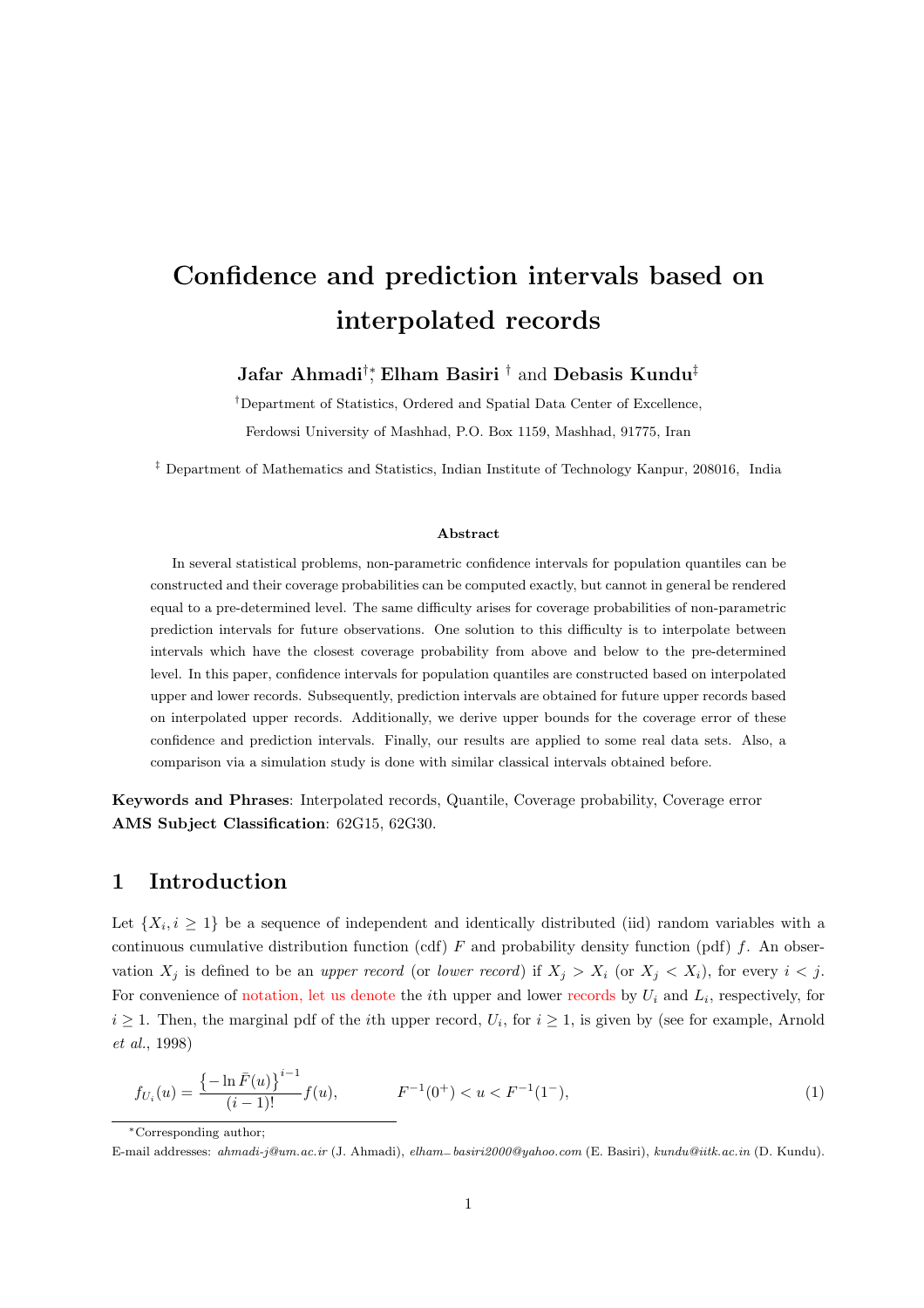where  $\bar{F}(u) = 1 - F(u)$  is the survival function of *X*-sequence and the quantile function  $F^{-1} : [0,1] \to \mathbb{R}$ is defined by

$$
F^{-1}(y) = \inf\{x : F(x) \ge y\}, \ \ y \in (0,1),
$$

and  $F^{-1}(0^+) = \lim_{y \to 0^+} F^{-1}(y)$ ,  $F^{-1}(1^-) = \lim_{y \to 1^-} F^{-1}(y)$ . Furthermore, the joint pdf of  $U_i$  and  $U_j$ ,  $(1 \leq i < j)$ , is equal to

$$
f_{U_i, U_j}(u, v) = \frac{\left\{-\ln \bar{F}(u)\right\}^{i-1}}{(i-1)!} \frac{f(u)}{\bar{F}(u)} \frac{\left\{\ln \bar{F}(u) - \ln \bar{F}(v)\right\}^{j-i-1}}{(j-i-1)!} f(v), \qquad u < v. \tag{2}
$$

Record data arise naturally in many practical problems. Examples include industrial stress testing, meteorological analysis, hydrology, seismology, sporting and athletic events, and oil and mining surveys. For more details on record model, we refer the reader to Arnold *et al.* (1998), Nevzorov (2001), Gulati and Padgett (2003) and the references contained therein.

For any number *p* in the interval  $(0, 1)$  the *p*th quantile,  $\xi_p$ , of the continuous random variable *X* having cdf *F* is defined by  $\xi_p = \inf\{x : F(x) \geq p\}$ . Recently, several authors have discussed the construction of confidence intervals for population quantiles based on order statistics and records. Arnold *et al.* (2008, p. 183) have described how order statistics can be used to provide distribution-free confidence intervals for population quantiles and tolerance intervals. Ahmadi and Arghami (2003) obtained similar results based on record data.

In addition, as mentioned in Takada (1995) a prediction set is a set determined by the observed sample and having the property that it contains the result of a future sample with a specified probability. A prediction interval corresponds to the special case that the set is an interval. Prediction intervals are widely used for reliability and other related problems. Patel (1989) provided a review on the construction of prediction intervals. Practical problems for which such prediction intervals are appropriate can be found, for example, in Nelson (1968), Hahn (1969, 1970), Hahn and Nelson (1973) and Hall *et al.* (1975).

Now, let *ξ<sup>p</sup>* be the quantile of order *p* of the parent distribution *F*. Then, Ahmadi and Arghami (2003) showed that  $(U_r, U_s)$ ,  $1 \leq r < s$ , is a two-sided confidence interval based on upper records for  $\xi_p$  with confidence coefficient

$$
\pi_1(r,s;p) = P(U_r < \xi_p < U_s) = (1-p) \sum_{i=r}^{s-1} \frac{(-\ln(1-p))^i}{i!},\tag{3}
$$

which does not depend on *F* and is a step function of *r* and *s*. Clearly,  $\pi_1(r, s; p)$  can be read from the table of Poisson probabilities. It is easy to show that  $\pi_1(r, s; p) \leq p$ . So, confidence intervals for  $\xi_p$  based on only upper records are not suitable for central and lower quantiles. In order to obtain suitable confidence intervals for central quantiles, Ahmadi and Arghami (2003) offered using upper and lower records jointly. To do this, they presented confidence interval of the form  $(L_r, U_s)$ ,  $(r, s \ge 1)$ , whose coverage probability is given by

$$
\pi_2(r,s;p) = P(L_r < \xi_p < U_s) = p \sum_{i=0}^{r-1} \frac{(-\ln p)^i}{i!} + (1-p) \sum_{i=0}^{s-1} \frac{(-\ln(1-p))^i}{i!} - 1,\tag{4}
$$

which is also a step function of *r* and *s*. Then, the possible exact levels are determined by a discrete Poisson distribution. Because of the discreteness of the Poisson distribution, the coverage probabilities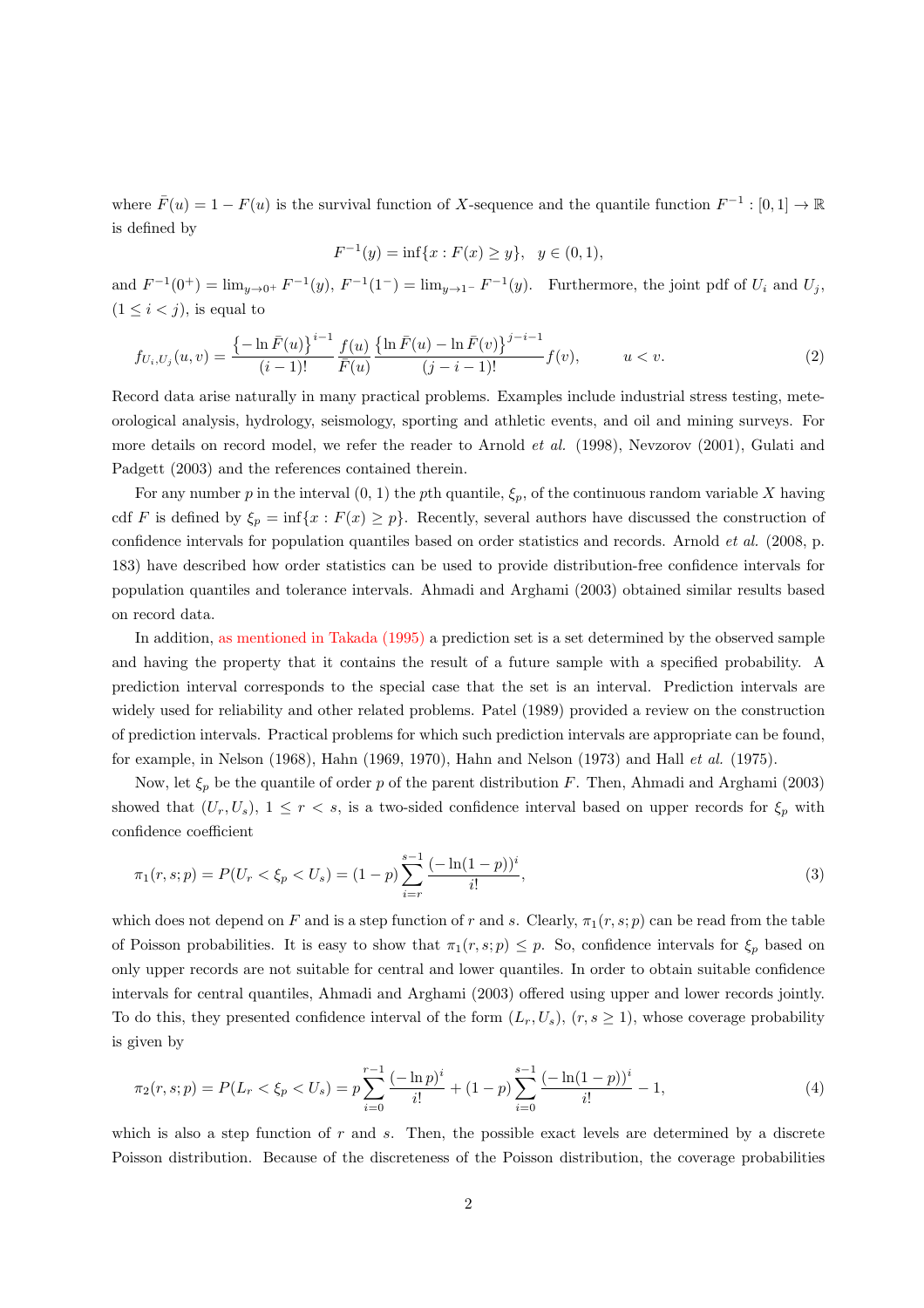cannot achieve the exact pre-fixed level. Moreover, in the context of prediction interval, let *R<sup>i</sup>* be the *i*th future upper record from the same parent distribution *F*. Then, Raqab and Balakrishnan (2008) obtained a two-sided prediction interval based on upper records of the form  $(U_r, U_s)$ ,  $1 \leq r < s$ , for  $R_i$ , with coverage probability equals to

$$
\pi_3(r,s;i) = P(U_r \le R_i \le U_s) = \sum_{j=r}^{s-1} {i+j-1 \choose j} \frac{1}{2^{i+j}}.
$$
\n(5)

Thus,  $\pi_3(r, s; i)$  is a step function of *r* and *s* and can be computed simply from the binomial tables. Again, because of the discreteness of the binomial distribution, typically its values cannot be rendered equal to a pre-fixed level. The same difficulty arises for confidence intervals for population quantiles and for prediction intervals for future order statistics based on observed order statistics. For example, confidence intervals of the form  $(X_{r:n}, X_{s:n})$ ,  $(1 \leq r < s \leq n)$ , cover  $\xi_p$  with probability  $\pi(r, s; n, p)$  given by (see David and Nagaraja, 2003, p. 160 and Arnold *et al.*, 2008, p. 183)

$$
\pi(r, s; n, p) = P(X_{r:n} \le \xi_p \le X_{s:n}) = \sum_{i=r}^{s-1} {n \choose i} p^i (1-p)^{n-i},
$$

which does not depend on *F* and is a step function of *r* and *s*. So, the coverage probability cannot achieve the exact pre-determined level. In order to achieve a desired level more closely, different methods have been introduced. For example, Hettmansperger and Sheather (1986) obtained approximately distributionfree confidence intervals for median by interpolating the two confidence intervals which have the closest confidence coefficient from above and below to the pre-selected level. Nyblom (1992) extended their results and presented confidence intervals for an arbitrary population quantile based on non-simple interpolated order statistics. Beran and Hall (1993) used simple linear interpolated order statistics for constructing confidence intervals for population quantiles and prediction intervals for an unobserved data value. They proved that simple linear interpolation reduces the order of coverage error of both confidence and prediction intervals. It is also worth noting that, this problem was solved by some other researchers. See for example, Papadatos (1995), Hutson (1999), and Zieliński and Zieliński (2005). All these mentioned results can be applied for confidence intervals for population quantiles and prediction intervals for future records based on observed records. The main finding of the present study is solving this problem by using non-simple interpolated upper and lower records instead of upper and lower records, respectively.

The paper is organized as follows. At the beginning of Section 2, we introduce the notation used throughout the paper. Then, we construct confidence intervals for quantiles based on interpolated upper and lower records. Moreover, we derive prediction intervals for future upper records based on interpolated upper records, in Section 3. Our results are applied to some real data sets with a comparison study in Section 4. Finally, a simulation study is conducted in Section 5 for comparing our results with other existed results. We conclude with some remarks in Section 6.

### **2 Confidence interval for quantile**

Throughout the paper, we assume that  $U_1, U_2, \ldots$  and  $L_1, L_2, \ldots$  are two observed sequences of upper and lower records from the *X*-sequence of iid random variables with cdf *F* and pdf *f*, respectively. The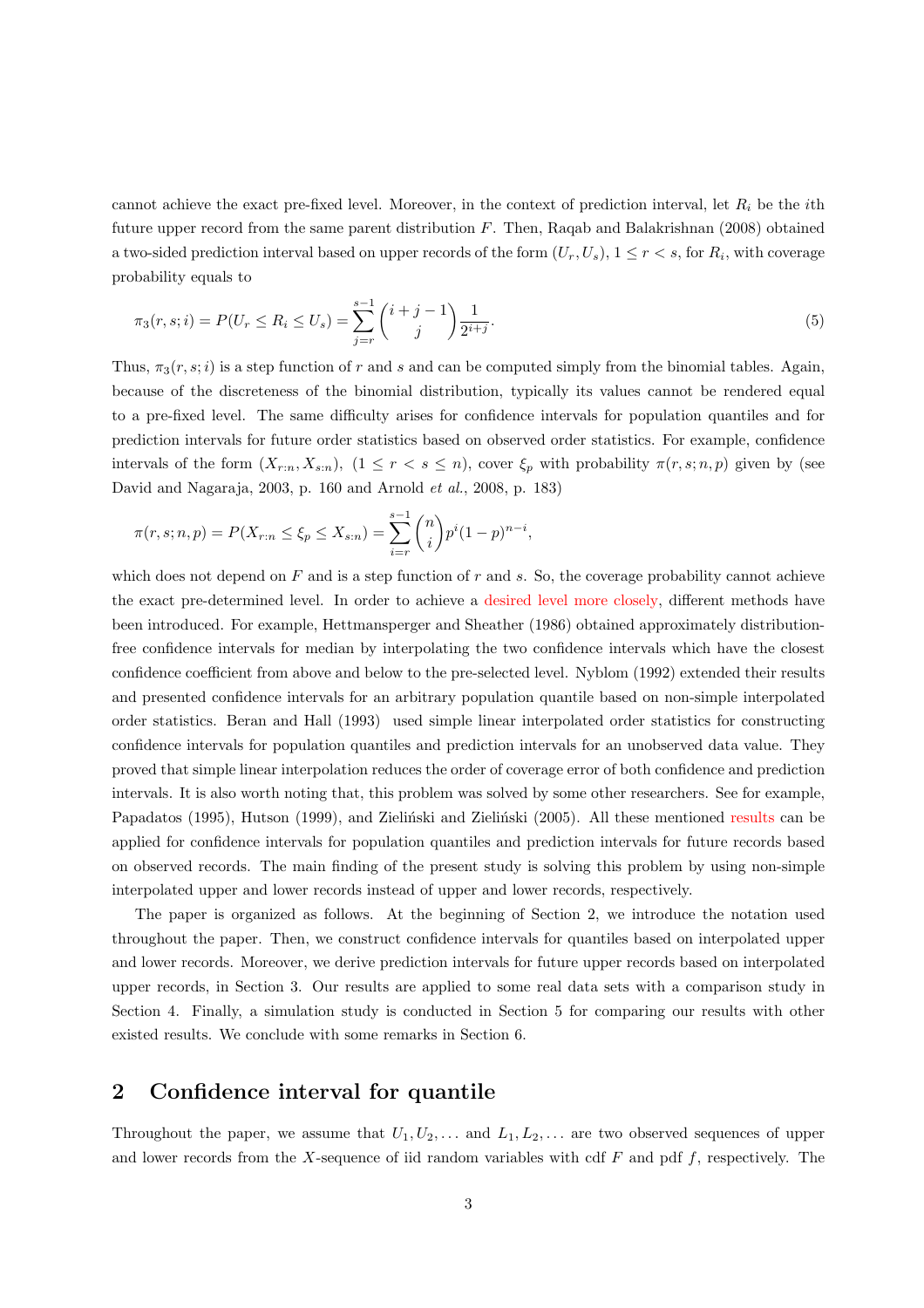interpolated upper and lower records are denoted by  $U_r(\lambda) = (1 - \lambda)U_r + \lambda U_{r+1}$  and  $L_r(\lambda) = (1 - \lambda)L_r +$ *λL*<sub>*r*</sub><sup>−1</sup>, respectively, for 0 ≤ *λ* ≤ 1. Moreover, let  $ξ$ <sup>*p*</sup> be the quantile of order *p* of the parent distribution *F*. In the following, we are interested in confidence intervals for population quantiles with an approximate confidence coefficient  $1 - \alpha$ .

#### **2.1 Confidence intervals based on interpolated upper records**

Suppose  $(U_r, U_s)$  is an equal-tailed confidence interval for population quantile,  $\xi_p$ , with confidence coefficient  $\pi_1(r, s; p)$ , where  $\pi_1(\cdot, \cdot; p)$  is defined as in (3). Furthermore, assume that  $(U_{r+1}, U_{s-1})$  is a confidence interval for  $\xi_p$  with confidence coefficient  $\pi_1(r+1, s-1; p)$ . We are interested in confidence interval for  $\xi_p$ with an approximate confidence coefficient  $1 - \alpha$ , where  $\pi_1(r + 1, s - 1; p) \leq 1 - \alpha \leq \pi_1(r, s; p)$ . Towards this end, we have the following theorem.

**Theorem 1** Let  $\{X_i, i \geq 1\}$  be a sequence of iid continuous random variables with cdf F and pdf f and  $U_r$  be the rth upper record from the X-sequence. Moreover, let  $U_r(\lambda_1) = (1 - \lambda_1)U_r + \lambda_1 U_{r+1}$  and  $U_{s-1}(1-\lambda_2)=\lambda_2U_{s-1}+(1-\lambda_2)U_s$  be two interpolated upper records, for  $0\leq \lambda_1\leq 1$  and  $0\leq \lambda_2\leq 1$ . *Then,*  $(U_r(\lambda_1), U_{s-1}(1-\lambda_2))$  *is a confidence interval for population quantile,*  $\xi_p$ *, which approximately has the confidence coefficient*  $1 - \alpha$ *, with* 

$$
\lambda_1 = \lambda\left(\frac{\alpha}{2}, p, r, \pi_r\right) \qquad \text{and} \qquad \lambda_2 = 1 - \lambda\left(1 - \frac{\alpha}{2}, p, s - 1, \pi_{s-1}\right),\tag{6}
$$

*where*

$$
\lambda(\alpha^*, p, k, \pi_k) = \left\{ 1 + \frac{k(\pi_{k+1} - \alpha^*)}{\ln(1 - p)(\pi_k - \alpha^*)} \right\}^{-1},\tag{7}
$$

*and*

$$
\pi_k = (1-p) \sum_{i=0}^{k-1} \frac{(-\ln(1-p))^i}{i!}.
$$
\n(8)

**Proof.** Before proving (6), we obtain a representation for the survival function of interpolated upper records of the form  $U_k(\lambda) = (1 - \lambda)U_k + \lambda U_{k+1}$ ,  $(0 \leq \lambda \leq 1)$ . To do this, let

$$
m(x, \lambda) = -\sigma(\lambda) \ln \bar{F}(x)
$$
 and  $\sigma(\lambda) = \frac{1}{\lambda} - 1.$  (9)

Then, we have

$$
P((1-\lambda)U_k+\lambda U_{k+1}
$$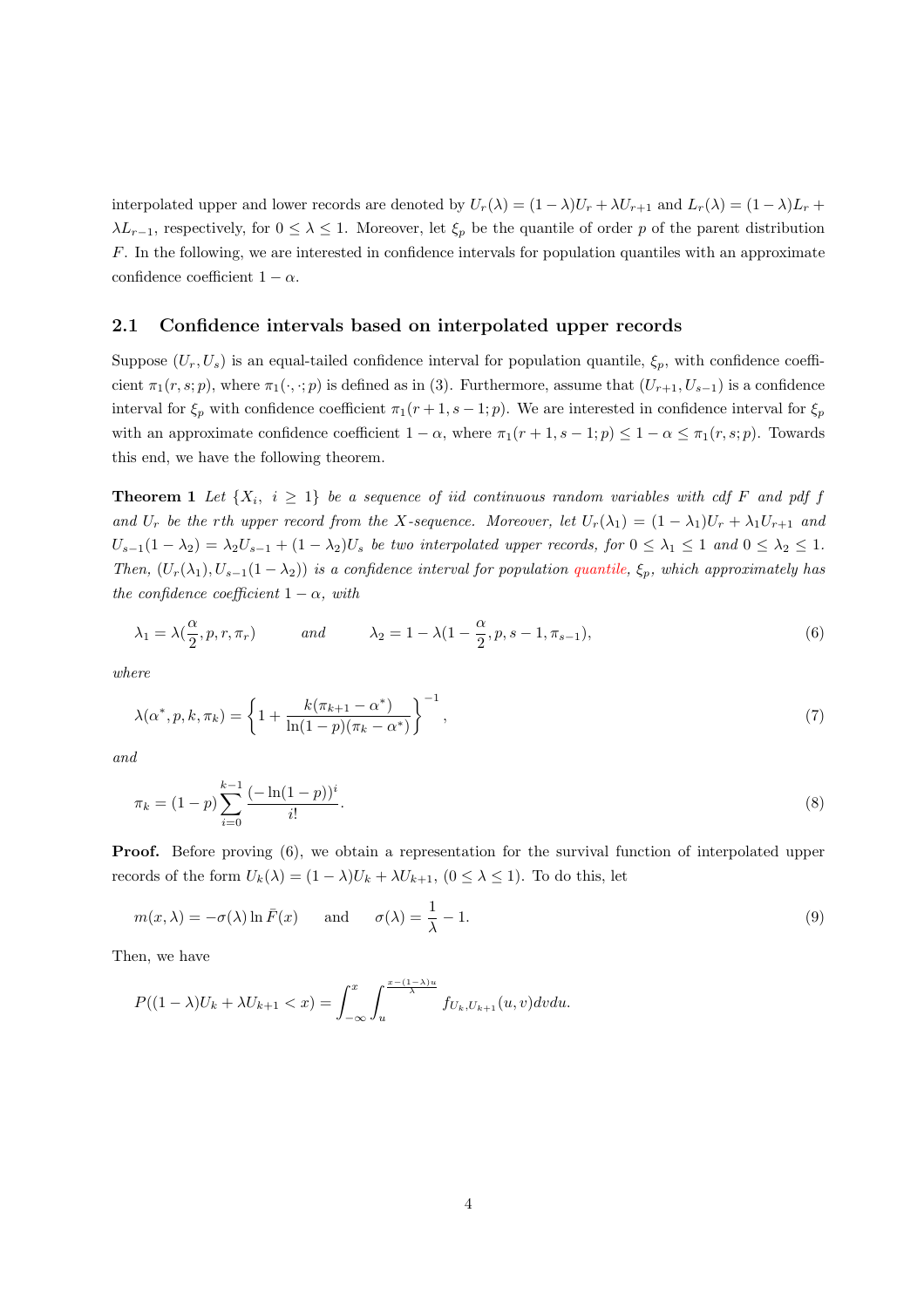Using (2), the above identity can be expressed as

$$
P((1 - \lambda)U_k + \lambda U_{k+1} < x)
$$
\n
$$
= \int_{-\infty}^x \int_u^{\frac{x - (1 - \lambda)u}{\lambda}} \frac{(-\ln \bar{F}(u))^{k-1} f(u)}{(k-1)!} f(v) dv du
$$
\n
$$
= \int_{-\infty}^x \frac{(-\ln \bar{F}(u))^{k-1}}{(k-1)!} f(u) du - \int_{-\infty}^x \frac{(-\ln \bar{F}(u))^{k-1}}{(k-1)!} \bar{F}(\frac{x - (1 - \lambda)u}{\lambda}) \frac{f(u)}{\bar{F}(u)} du
$$
\n
$$
= P(U_k < x) - \int_{-\infty}^x \frac{(-\ln \bar{F}(u))^{k-1}}{(k-1)!} \bar{F}(\frac{x - (1 - \lambda)u}{\lambda}) \frac{f(u)}{\bar{F}(u)} du. \tag{10}
$$

By using Taylor expansion for two functions  $(k-1)\ln(-\ln \bar{F}(u))$  and  $\ln \bar{F}(\frac{x-(1-\lambda)u}{\lambda})$  at  $u=x$ , we find (see for example, Råde and Westergren, 2004, p. 189)

$$
(k-1)\ln(-\ln \bar{F}(u)) = (k-1)\ln(-\ln \bar{F}(x)) - (k-1)\frac{f(x)}{\bar{F}(x)\ln \bar{F}(x)}(u-x) + O((u-x)^2),\tag{11}
$$

and

$$
\ln\left(\bar{F}\left(\frac{x-(1-\lambda)u}{\lambda}\right)\right) = \ln \bar{F}(x) + \frac{1-\lambda}{\lambda} \frac{f(x)}{\bar{F}(x)}(u-x) + O((u-x)^2),\tag{12}
$$

where  $h(x) \in O(g(x))$  means that, there exists  $c > 0$  and  $x_0$ , such that  $h(x) < cg(x)$  whenever  $x > x_0$ . From  $(9)$ ,  $(11)$  and  $(12)$ , we get

$$
(k-1)\ln(-\ln \bar{F}(u)) + \ln\left(\bar{F}\left(\frac{x-(1-\lambda)u}{\lambda}\right)\right)
$$
  
=  $(k-1)\ln(-\ln \bar{F}(x)) + \ln \bar{F}(x) - \frac{f(x)(u-x)}{\bar{F}(x)\ln \bar{F}(x)}(m(x,\lambda) + k - 1) + O((u-x)^2)$   
=  $(k-1)\ln(-\ln \bar{F}(x)) + \ln \bar{F}(x)$   

$$
- (m(x,\lambda) + k - 1) \left\{\ln(-\ln \bar{F}(x)) - \ln(-\ln \bar{F}(u))\right\} + O((u-x)^2)
$$
  
=  $-m(x,\lambda)\ln(-\ln \bar{F}(x)) + \ln \bar{F}(x) + (m(x,\lambda) + k - 1)\ln(-\ln \bar{F}(u)) + O((u-x)^2),$  (13)

where the second equality is concluded from (11). By neglecting  $O((u-x)^2)$  in (13), we obtain

$$
\int_{-\infty}^{x} \frac{(-\ln \bar{F}(u))^{k-1}}{(k-1)!} \bar{F}(\frac{x - (1 - \lambda)u}{\lambda}) \frac{f(u)}{\bar{F}(u)} du
$$
\n
$$
\approx \frac{(-\ln \bar{F}(x))^{-m(x,\lambda)}}{(k-1)!} \bar{F}(x) \int_{-\infty}^{x} (-\ln \bar{F}(u))^{(m(x,\lambda)+k-1)} \frac{f(u)}{\bar{F}(u)} du
$$
\n
$$
= \frac{(-\ln \bar{F}(x))^{-m(x,\lambda)}}{(k-1)!} \bar{F}(x) \int_{0}^{-\ln \bar{F}(x)} t^{(m(x,\lambda)+k-1)} dt
$$
\n
$$
= \frac{k}{m(x,\lambda)+k} \frac{(-\ln \bar{F}(x))^{k}}{k!} \bar{F}(x).
$$
\n(14)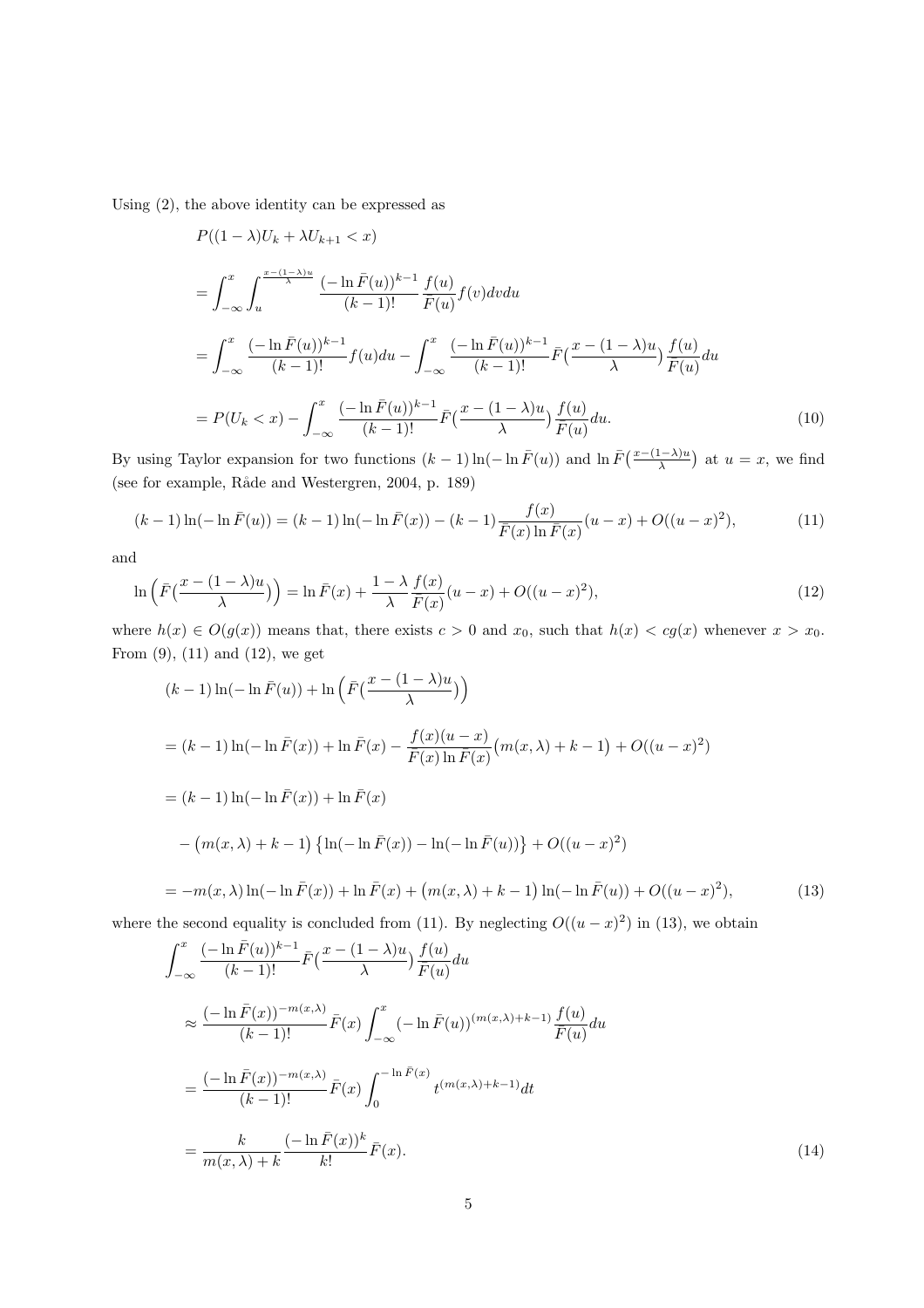Substituting (14) into (10), it follows that

$$
P((1 - \lambda)U_k + \lambda U_{k+1} < x) \approx P(U_k < x) - \frac{k}{m(x, \lambda) + k} \frac{(-\ln \bar{F}(x))^k}{k!} \bar{F}(x)
$$
\n
$$
= \frac{m(x, \lambda)}{m(x, \lambda) + k} P(U_k < x) + \frac{k}{m(x, \lambda) + k} P(U_{k+1} < x),
$$

since

$$
P(U_k < x) - P(U_{k+1} < x) = \frac{(-\ln \bar{F}(x))^k}{k!} \bar{F}(x).
$$

Therefore, the survival function of  $U_k(\lambda)$  is approximately given by

$$
\bar{F}_{U_k(\lambda)}(x) \approx \frac{m(x,\lambda)}{m(x,\lambda) + k} \bar{F}_{U_k}(x) + \frac{k}{m(x,\lambda) + k} \bar{F}_{U_{k+1}}(x),\tag{15}
$$

where  $m(\cdot, \cdot)$  is defined as in (9).

In order to construct an equal-tailed confidence interval of the form  $(U_r(\lambda_1), U_{s-1}(1-\lambda_2))$  for  $\xi_p$  with confidence coefficient  $1 - \alpha$ , we should obtain values of  $\lambda_1$  and  $\lambda_2$ ,  $(0 \leq \lambda_1 \leq 1, 0 \leq \lambda_2 \leq 1)$ , such that

$$
\frac{\alpha}{2} = P(U_r(\lambda_1) > \xi_p) \quad \text{and} \quad 1 - \frac{\alpha}{2} = P(U_{s-1}(1 - \lambda_2) > \xi_p). \tag{16}
$$

We just investigate the first equation in (16) which leads to finding  $\lambda_1$ . By setting  $x = \xi_p$  in (15) and using the first equality in (16), we immediately conclude that

$$
\frac{\alpha}{2} = \frac{m(\xi_p, \lambda_1)}{m(\xi_p, \lambda_1) + r} \pi_r + \frac{r}{m(\xi_p, \lambda_1) + r} \pi_{r+1},\tag{17}
$$

where  $\pi_k$  and  $m(\cdot, \cdot)$  are defined as in (8) and (9), respectively. Solving the equation (17) yields the result. Similarly, we can derive an expression for the second equation in  $(16)$ .  $\Box$ 

**Remark 1** From the relation (7), it can be seen that  $0 \leq \lambda(\alpha^*, p, k, \pi_k) \leq 1$  and therefore  $0 \leq \lambda_1 \leq 1$  and  $0 \leq \lambda_2 \leq 1$ *. Also,*  $\lambda(\pi_k, p, k, \pi_k) = 0$  *and*  $\lambda(\pi_{k+1}, p, k, \pi_k) = 1$ *.* 

As mentioned earlier, the obtained confidence interval of the form  $(U_r(\lambda_1), U_{s-1}(1-\lambda_2))$  is not suitable for central quantiles (also, in this case, equal-tailed confidence intervals may not exist). In order to find confidence intervals for central quantiles, we use interpolated upper and lower records jointly. The results are presented in the next subsection.

#### **2.2 Confidence intervals based on interpolated upper and lower records jointly**

There are some situations wherein upper and lower records are observed simultaneously, just as in the case of weather data. In this case, we can use them jointly to construct confidence intervals, which are suitable for central quantiles. Suppose  $(L_r, U_s)$  is an equal-tailed confidence interval for  $\xi_p$  with confidence coefficient  $\pi_2(r, s; p)$ , where  $\pi_2(\cdot, \cdot; p)$  is defined as in (4). Moreover, let  $(L_{r-1}, U_{s-1})$  be a confidence interval for  $\xi_p$  with confidence coefficient  $\pi_2(r-1, s-1; p)$ . Theorem 2, gives a confidence interval for  $\xi_p$ based on interpolated upper and lower records with an approximate confidence coefficient  $1 - \alpha$ , where  $\pi_2(r-1, s-1; p) \leq 1-\alpha \leq \pi_2(r, s; p).$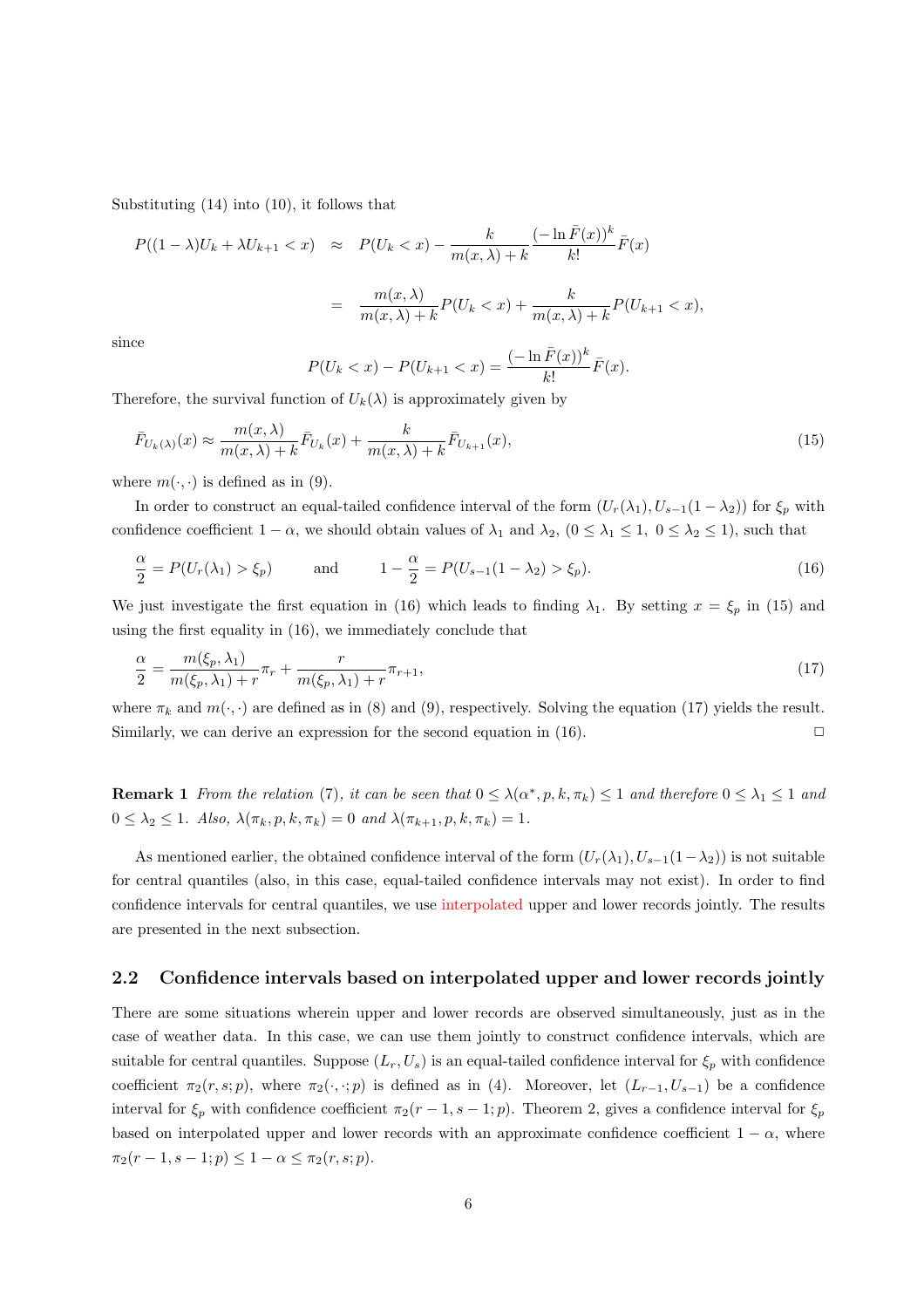**Theorem 2** *Under the assumptions of Theorem 1, let L<sup>r</sup> be the rth lower record from the X-sequence and*  $L_r(\lambda_3) = (1-\lambda_3)L_r + \lambda_3 L_{r-1}$  be the interpolated lower record, for  $0 \leq \lambda_3 \leq 1$ . Then,  $(L_r(\lambda_3), U_{s-1}(1-\lambda_2))$ *is a confidence interval for population quantile,*  $\xi_p$ *, with an approximate confidence coefficient*  $1 - \alpha$ *, with* 

$$
\lambda_3 = 1 - \lambda(\frac{\alpha}{2}, 1 - p, r - 1, \beta_{r-1}) \qquad \text{and} \qquad \lambda_2 = 1 - \lambda(1 - \frac{\alpha}{2}, p, s - 1, \pi_{s-1}), \tag{18}
$$

*where*  $\lambda(\cdot, \cdot, \cdot)$  *and*  $\pi_k$  *are defined as in* (7) *and* (8)*, respectively, and* 

$$
\beta_k = 1 - p \sum_{i=0}^{k-1} \frac{(-\ln p)^i}{i!}.
$$
\n(19)

**Proof.** By proceeding as in the proof of Theorem 1, it can be shown that, the survival function of  $L_r(\lambda_3)$ is approximately given by

$$
\bar{F}_{L_r(\lambda_3)}(x) \approx \frac{q(x,\lambda_3)}{q(x,\lambda_3) + r - 1} \bar{F}_{L_{r-1}}(x) + \frac{r - 1}{q(x,\lambda_3) + r - 1} \bar{F}_{L_r}(x),\tag{20}
$$

where

$$
q(x,\lambda_3) = -\sigma(1-\lambda_3)\ln F(x),\tag{21}
$$

and  $\sigma(\cdot)$  is defined as in (9). As in the proof of Theorem 1, to obtain an equal-tailed confidence interval with confidence coefficient  $1 - \alpha$ , we should find  $\lambda_3$  and  $\lambda_2$ , such that

$$
\frac{\alpha}{2} = P(L_r(\lambda_3) > \xi_p) \quad \text{and} \quad 1 - \frac{\alpha}{2} = P(U_{s-1}(1 - \lambda_2) > \xi_p). \tag{22}
$$

Setting  $x = \xi_p$  in the equations (15), (20) and using (22) and after some simplifications, we immediately conclude the result.  $\Box$ 

It is important to note that, the obtained confidence intervals are not exact. It means, their confidence coefficients approximately are equal to pre-fixed level  $1 - \alpha$ . This approximation is concluded by using Taylor expansion which leads to finding an approximation expression for the survival function of interpolated upper and lower records (see the relation (14)). We shall now obtain upper bounds for the coverage errors of the obtained confidence intervals. For the coverage error of approximation for  $P(U_r(\lambda_1) > \xi_p)$ , (denoted by  $ER_{U_r(\lambda_1)}$ ), from (14) we can write

$$
ER_{U_r(\lambda_1)} = \left| \int_{-\infty}^{\xi_p} \frac{(-\ln \bar{F}(u))^{r-1}}{(r-1)!} \bar{F}(\frac{\xi_p - (1-\lambda)u}{\lambda}) \frac{f(u)}{\bar{F}(u)} du - \frac{r}{m(\xi_p, \lambda_1) + r} \frac{(-\ln(1-p))^r}{r!} (1-p) \right|.
$$
\n(23)

On the other hand, for  $u < \xi_p$  we have  $0 \leq \bar{F}\left(\frac{\xi_p - (1-\lambda)u}{\lambda}\right) \leq \bar{F}(\xi_p) = (1-p)$ . It follows that

$$
0 \leq \int_{-\infty}^{\xi_p} \frac{(-\ln \bar{F}(u))^{r-1}}{(r-1)!} \bar{F}\left(\frac{\xi_p - (1-\lambda)u}{\lambda}\right) \frac{f(u)}{\bar{F}(u)} du \leq (1-p) \frac{(-\ln(1-p))^r}{r!}.
$$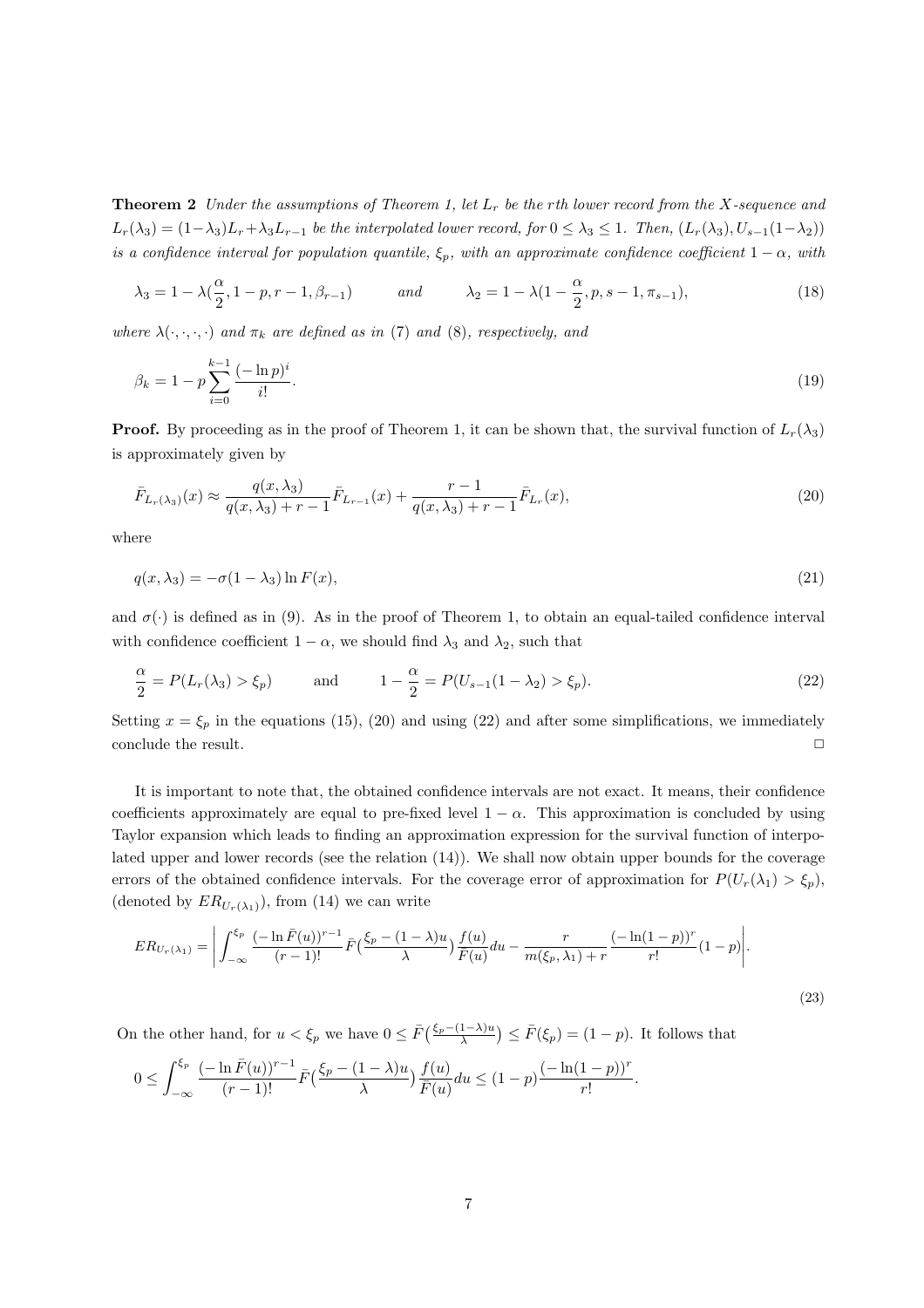So, we conclude that

$$
-\frac{r}{m(\xi_p, \lambda_1) + r} \frac{(-\ln(1-p))^r}{r!} (1-p)
$$
  
\n
$$
\leq \int_{-\infty}^{\xi_p} \frac{(-\ln \bar{F}(u))^{r-1}}{(r-1)!} \bar{F}(\frac{\xi_p - (1-\lambda)u}{\lambda}) \frac{f(u)}{\bar{F}(u)} du - \frac{r}{m(\xi_p, \lambda_1) + r} \frac{(-\ln(1-p))^r}{r!} (1-p)
$$
  
\n
$$
\leq \frac{m(\xi_p, \lambda_1)}{m(\xi_p, \lambda_1) + r} \frac{(-\ln(1-p))^r}{r!} (1-p).
$$
\n(24)

But, from (8), it can be easily shown that

$$
\frac{(-\ln(1-p))^r}{r!}(1-p) = \pi_{r+1} - \pi_r.
$$

Hence, from the above identity and relations (23) and (24), upper bounds for the coverage error of approximation for  $P(U_r(\lambda_1) > \xi_p)$ , (denoted by  $UER_{U_r(\lambda_1)}$ ), is given by

$$
UER_{U_r(\lambda_1)} = \max \left\{ \frac{r}{m(\xi_p, \lambda_1) + r} (\pi_{r+1} - \pi_r), \frac{m(\xi_p, \lambda_1)}{m(\xi_p, \lambda_1) + r} (\pi_{r+1} - \pi_r) \right\}
$$
  

$$
\equiv UEC(r, p, \pi_r, \lambda_1), \text{ say,}
$$
 (25)

where  $m(\cdot, \cdot)$  is defined as in (9). In a similar way, we can show that upper bounds for the coverage error of approximations for  $P(U_{s-1}(1 - \lambda_2) > \xi_p)$  and  $P(L_r(\lambda_3) > \xi_p)$  are equal to

$$
UER_{U_{s-1}(1-\lambda_2)} = UEC(s-1, p, \pi_{s-1}, 1-\lambda_2),\tag{26}
$$

and

$$
UER_{L_r(\lambda_3)} = UEC(r-1, 1-p, \beta_{r-1}, 1-\lambda_3),\tag{27}
$$

respectively, since from (9) and (21), we have  $m(\xi_p, \lambda) = q(\xi_{1-p}, \lambda)$ .

**Remark 2** *It is interesting to note that, if*  $p \rightarrow 1$ *, then*  $UEC(k, p, \pi_k, \lambda) \rightarrow 0$ *.* 

**Remark 3** *The bounds obtained in* (25)*,* (26) *and* (27) *are attainable if and only if*  $\lambda_i = 1$  *or*  $\lambda_i = 0$ *,*  $(i = 1, 2, 3)$ .

For symmetric distributions, we find the following result.

**Remark 4** *Suppose that the cdf F is symmetric, say about zero, without loss of generality. Then,*  $(L_r(\lambda_3), U_{s-1}(1-\lambda_2))$  *is a confidence interval for*  $\xi_p$  *with an approximate confidence coefficient*  $1-\alpha$ *, if and only if,*  $(L_s(\lambda_2), U_{r-1}(1-\lambda_3))$  *is a confidence interval for*  $\xi_{1-p}$  *with the same confidence coefficient. In fact, in this case, we have*  $U_i \stackrel{d}{=} -L_i$  *and*  $\xi_p = -\xi_{1-p}$ *, where*  $\stackrel{d}{=}$  *means identical in distribution. So, we get*

$$
U_{s-1}(1 - \lambda_2) = (1 - \lambda_2)U_s + \lambda_2 U_{s-1} \stackrel{d}{=} - \left( (1 - \lambda_2)L_s + \lambda_2 L_{s-1} \right) = -L_s(\lambda_2),
$$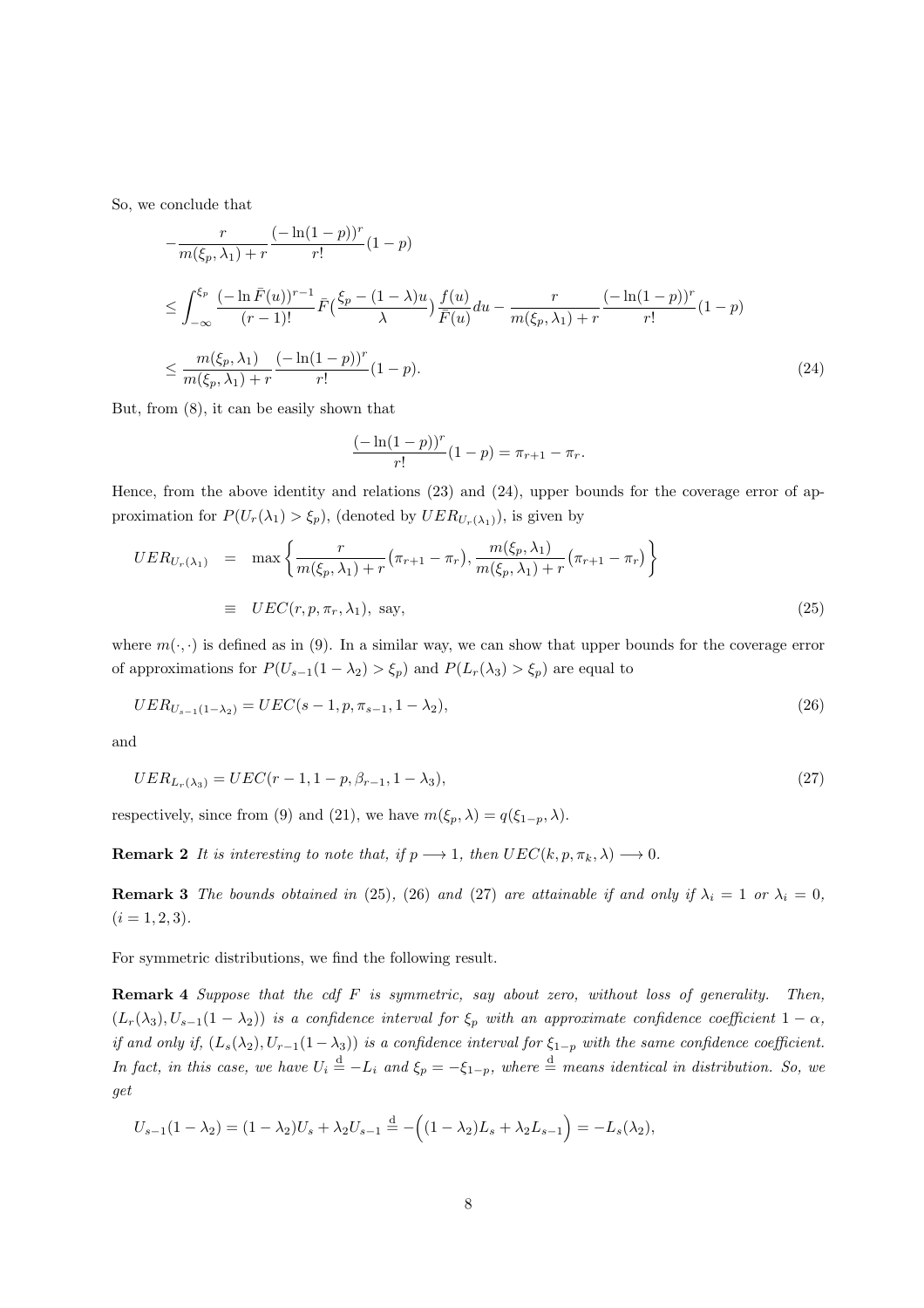*and*

$$
L_r(\lambda_3) = (1 - \lambda_3)L_r + \lambda_3 L_{r-1} \stackrel{d}{=} - ((1 - \lambda_3)U_r + \lambda_3 U_{r-1}) = -U_{r-1}(1 - \lambda_3).
$$

*Therefore, it can be shown that*

$$
P(L_r(\lambda_3) < \xi_p < U_{s-1}(1 - \lambda_2)) = P(U_{s-1}(1 - \lambda_2) > \xi_p) - P(L_r(\lambda_3) > \xi_p)
$$
\n
$$
= P(-L_s(\lambda_2) > \xi_p) - P(-U_{r-1}(1 - \lambda_3) > \xi_p)
$$
\n
$$
= P(L_s(\lambda_2) < -\xi_p) - P(U_{r-1}(1 - \lambda_3) < -\xi_p)
$$
\n
$$
= P(L_s(\lambda_2) < \xi_{1-p}) - P(U_{r-1}(1 - \lambda_3) < \xi_{1-p})
$$
\n
$$
= P(L_s(\lambda_2) < \xi_{1-p} < U_{r-1}(1 - \lambda_3)).
$$

Tables 1 and 2 contain confidence intervals (CI) for quantiles and their coverage probabilities (CP) for different values of *p* and  $1 - \alpha$ . Moreover, Tables 1 and 2 report values of  $\lambda_2$  and  $\lambda_3$  based on the results obtained in Theorem 2. For validity of the theoretical conclusions, we consider the standard uniform, normal, Cauchy and Laplace distributions, which are symmetric as well as two beta distributions with parameters (3*,* 1) and (1*,* 3) which are non-symmetric. Furthermore, upper bounds for the coverage errors obtained in (26) and (27) are displayed in the two last columns of Tables 1 and 2 .

From these Tables, the following points may be observed:

- The obtained confidence intervals are approximately distribution-free. It means, the results for different distributions are quite similar.
- Furthermore, we can see that for different distributions, the maximum discrepancy between the exact and nominal values is 0.0421. Moreover, the maximum upper bound for the coverage error is 0.1034.
- The indices of upper records increase when *p* increases. Conversely, when *p* increases, the indices of lower records decrease. Also, it is seen that, for  $p = 0.5$ , indices of upper and lower records are the same.
- It can be seen that, for  $p = 0.5$  upper bounds for the coverage errors are the same.

# **3 Prediction interval for future records**

In the following, assume that  $(U_r, U_s)$  is an equal-tailed prediction interval for  $R_i$  with coverage probability  $\pi_3(r, s; i)$ , where  $\pi_3(\cdot, \cdot; i)$  is defined as in (5). Furthermore, let  $(U_{r+1}, U_{s-1})$  be a prediction interval with coverage probability  $\pi_3(r+1, s-1; i)$ . In order to construct prediction intervals with an approximate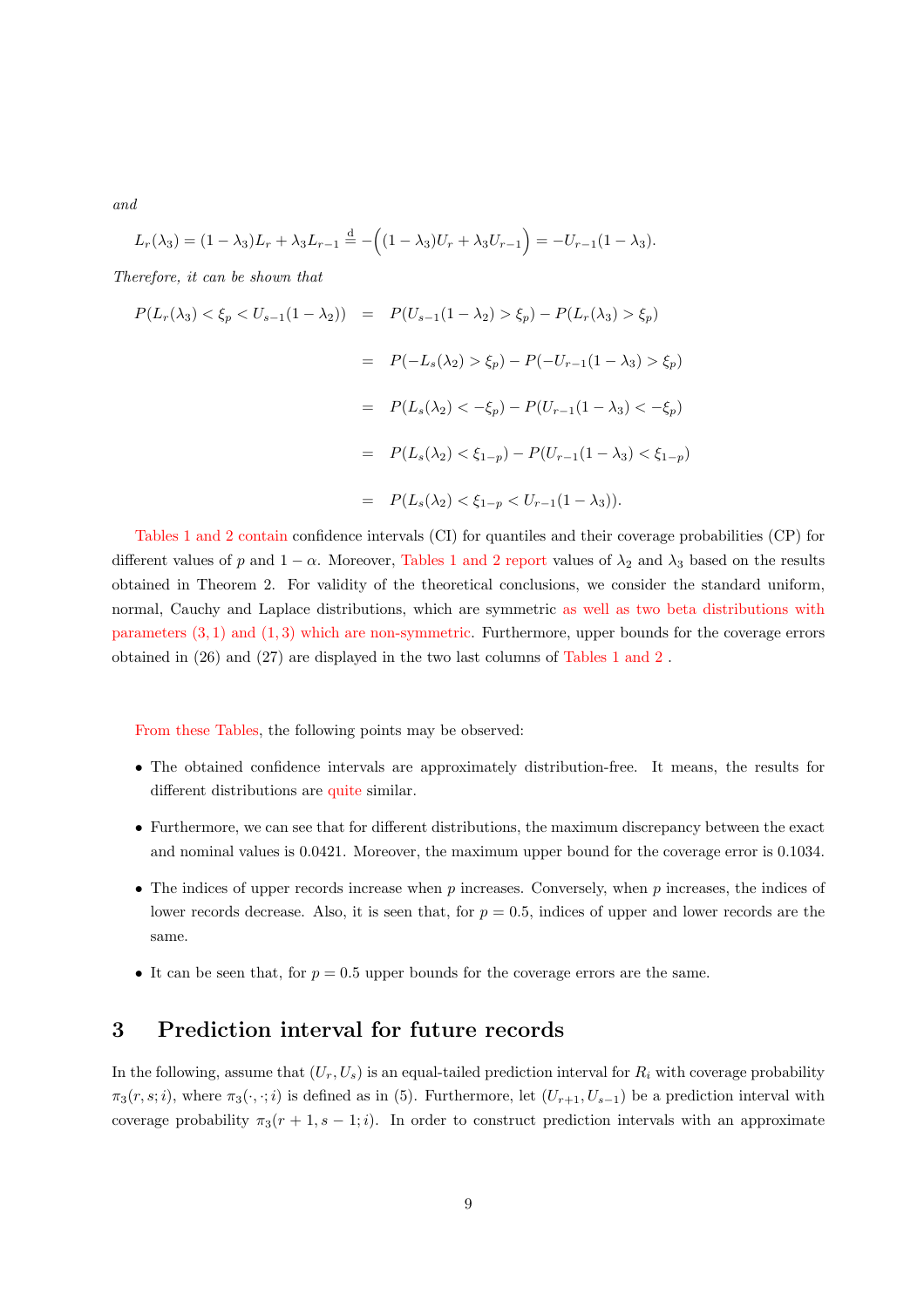|                  |                          |                              |                        | Tail probabilities           |                              |                              | $U\,E\,R$        |                          |
|------------------|--------------------------|------------------------------|------------------------|------------------------------|------------------------------|------------------------------|------------------|--------------------------|
| $\boldsymbol{p}$ | $(\lambda_3, \lambda_2)$ | $_{\rm CI}$                  | Distribution           | below the lower              | above the upper              | $_{\rm CP}$                  | $L_r(\lambda_3)$ | $U_{s-1}(1 - \lambda_2)$ |
| 0.1              | (0.5591, 0.8948)         | $(L_6, U_2)$                 | Continuous             | 0.0301                       | 0.0052                       | 0.9647                       | 0.0341           | 0.0500                   |
|                  |                          | $(L_5, U_1)$                 | Continuous             | 0.0841                       | 0.1000                       | 0.8159                       |                  |                          |
|                  |                          | Interpolated                 | Uniform                | 0.0576(0.05)                 | 0.0492(0.05)                 | 0.8934(0.90)                 |                  |                          |
|                  |                          | Interpolated                 | Normal                 | 0.0505(0.05)                 | 0.0742(0.05)                 | 0.8752(0.90)                 |                  |                          |
|                  |                          | Interpolated                 | Cauchy                 | 0.0435(0.05)                 | 0.0878(0.05)                 | 0.8686(0.90)                 |                  |                          |
|                  |                          | Interpolated                 | Laplace                | 0.0484(0.05)                 | 0.0809(0.05)                 | 0.8706(0.90)                 |                  |                          |
|                  |                          | Interpolated                 | Logistic               | 0.0493(0.05)                 | 0.0773(0.05)                 | 0.8735(0.90)                 |                  |                          |
|                  |                          | Interpolated                 | Beta(1, 3)             | 0.0581(0.05)                 | 0.0401(0.05)                 | 0.9017(0.90)                 |                  |                          |
|                  |                          | Interpolated                 | Beta(3, 1)             | 0.0512(0.05)                 | 0.0776(0.05)                 | 0.8712(0.90)                 |                  |                          |
| 0.3              | (0.3567, 0.9987)         | $(L_4, U_3)$                 | Continuous             | 0.0341                       | 0.0058                       | 0.9601                       | 0.0714           | 0.0442                   |
|                  |                          | $(L_3, U_2)$                 | Continuous             | 0.1214                       | 0.0503                       | 0.8283                       |                  |                          |
|                  |                          | Interpolated                 | Uniform                | 0.0530(0.05)                 | 0.0502(0.05)                 | 0.8968(0.90)                 |                  |                          |
|                  |                          | Interpolated                 | Normal                 | 0.0500(0.05)                 | 0.0502(0.05)                 | 0.8999(0.90)                 |                  |                          |
|                  |                          | Interpolated                 | Cauchy                 | 0.0465(0.05)                 | 0.0500(0.05)                 | 0.9035(0.90)                 |                  |                          |
|                  |                          | Interpolated                 | Laplace                | 0.0486(0.05)                 | 0.0502(0.05)                 | 0.9013(0.90)                 |                  |                          |
|                  |                          |                              |                        |                              |                              |                              |                  |                          |
|                  |                          | Interpolated<br>Interpolated | Logistic<br>Beta(1, 3) | 0.0494(0.05)<br>0.0564(0.05) | 0.0502(0.05)<br>0.0501(0.05) | 0.9004(0.90)<br>0.8936(0.90) |                  |                          |
|                  |                          | Interpolated                 | Beta(3, 1)             | 0.0484(0.05)                 | 0.0502(0.05)                 | 0.9014(0.90)                 |                  |                          |
|                  |                          |                              |                        |                              |                              |                              | 0.1034           |                          |
| 0.5              | (0.3177, 0.3177)         | $(L_3, U_3)$                 | Continuous             | 0.0333                       | 0.0333                       | 0.9334                       |                  | 0.1034                   |
|                  |                          | $(L_2, U_2)$                 | Continuous             | 0.1534                       | 0.1534                       | 0.6931                       |                  |                          |
|                  |                          | Interpolated                 | Uniform                | 0.0488(0.05)                 | 0.0488(0.05)                 | 0.9024(0.90)                 |                  |                          |
|                  |                          | Interpolated                 | Normal                 | 0.0499(0.05)                 | 0.0499(0.05)                 | 0.9001(0.90)                 |                  |                          |
|                  |                          | Interpolated                 | Cauchy                 | 0.0522(0.05)                 | 0.0522(0.05)                 | 0.8954(0.90)                 |                  |                          |
|                  |                          | Interpolated                 | Laplace                | 0.0517(0.05)                 | 0.0517(0.05)                 | 0.8965(0.90)                 |                  |                          |
|                  |                          | Interpolated                 | Logistic               | 0.0502(0.05)                 | 0.0502(0.05)                 | 0.8995(0.90)                 |                  |                          |
|                  |                          | Interpolated                 | Beta(1, 3)             | 0.0546(0.05)                 | 0.0462(0.05)                 | 0.8992(0.90)                 |                  |                          |
|                  |                          | Interpolated                 | Beta(3, 1)             | 0.0462(0.05)                 | 0.0546(0.05)                 | 0.8992(0.90)                 |                  |                          |
| 0.7              | (0.9987, 0.3567)         | $(L_3, U_4)$                 | Continuous             | 0.0058                       | 0.0341                       | 0.9601                       | 0.0442           | 0.0714                   |
|                  |                          | $(L_2, U_3)$                 | Continuous             | 0.0503                       | 0.1214                       | 0.8283                       |                  |                          |
|                  |                          | Interpolated                 | Uniform                | 0.0502(0.05)                 | 0.0530(0.05)                 | 0.8968(0.90)                 |                  |                          |
|                  |                          | Interpolated                 | Normal                 | 0.0503(0.05)                 | 0.0499(0.05)                 | 0.8996(0.90)                 |                  |                          |
|                  |                          | Interpolated                 | Cauchy                 | 0.0499(0.05)                 | 0.0464(0.05)                 | 0.9035(0.90)                 |                  |                          |
|                  |                          | Interpolated                 | Laplace                | 0.0501(0.05)                 | 0.0485(0.05)                 | 0.9012(0.90)                 |                  |                          |
|                  |                          | Interpolated                 | Logistic               | 0.0502(0.05)                 | 0.0494(0.05)                 | 0.9004(0.90)                 |                  |                          |
|                  |                          | Interpolated                 | Beta(1, 3)             | 0.0502(0.05)                 | 0.0484(0.05)                 | 0.9014(0.90)                 |                  |                          |
|                  |                          | Interpolated                 | Beta(3, 1)             | 0.0501(0.05)                 | 0.0564(0.05)                 | 0.8936(0.90)                 |                  |                          |
| 0.9              | (0.8948, 0.5591)         | $(L_2, U_6)$                 | Continuous             | 0.0052                       | 0.0301                       | 0.9647                       | 0.0500           | 0.0341                   |
|                  |                          | $(L_1, U_5)$                 | Continuous             | 0.1000                       | 0.0841                       | 0.8159                       |                  |                          |
|                  |                          | Interpolated                 | Uniform                | 0.0492(0.05)                 | 0.0576(0.05)                 | 0.8934(0.90)                 |                  |                          |
|                  |                          | Interpolated                 | Normal                 | 0.0742(0.05)                 | 0.0505(0.05)                 | 0.8752(0.90)                 |                  |                          |
|                  |                          | Interpolated                 | Cauchy                 | 0.0878(0.05)                 | 0.0435(0.05)                 | 0.8686(0.90)                 |                  |                          |
|                  |                          | Interpolated                 | Laplace                | 0.0809(0.05)                 | 0.0484(0.05)                 | 0.8706(0.90)                 |                  |                          |
|                  |                          | Interpolated                 | Logistic               | 0.0773(0.05)                 | 0.0493(0.05)                 | 0.8735(0.90)                 |                  |                          |
|                  |                          | Interpolated                 | Beta(1, 3)             | 0.0776(0.05)                 | 0.0512(0.05)                 | 0.8712(0.90)                 |                  |                          |
|                  |                          | Interpolated                 | Beta(3, 1)             | 0.0401(0.05)                 | 0.0581(0.05)                 | 0.9017(0.90)                 |                  |                          |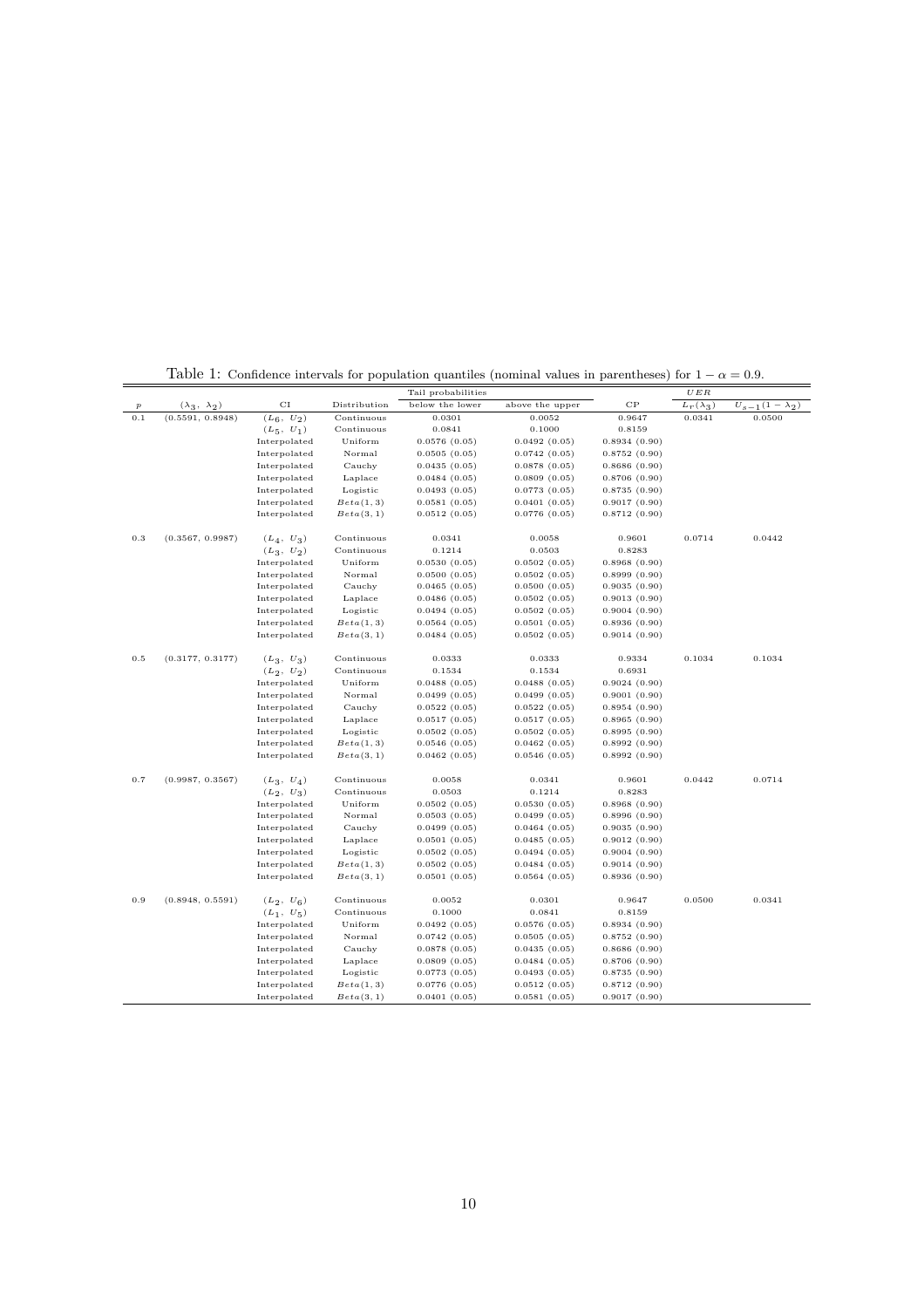|                  |                          |              |              | Tail probabilities |                 |              | UER              |                          |
|------------------|--------------------------|--------------|--------------|--------------------|-----------------|--------------|------------------|--------------------------|
| $\boldsymbol{p}$ | $(\lambda_3, \lambda_2)$ | CI           | Distribution | below the lower    | above the upper | $_{\rm CP}$  | $L_r(\lambda_3)$ | $U_{s-1}(1 - \lambda_2)$ |
| 0.1              | (0.8881, 0.7150)         | $(L_7, U_2)$ | Continuous   | 0.0094             | 0.0052          | 0.9854       | 0.0156           | 0.0750                   |
|                  |                          | $(L_6, U_1)$ | Continuous   | 0.0301             | 0.1000          | 0.8699       |                  |                          |
|                  |                          | Interpolated | Uniform      | 0.0271(0.025)      | 0.0182(0.025)   | 0.9547(0.95) |                  |                          |
|                  |                          | Interpolated | Normal       | 0.0255(0.025)      | 0.0400(0.025)   | 0.9344(0.95) |                  |                          |
|                  |                          | Interpolated | Cauchy       | 0.0215(0.025)      | 0.0705(0.025)   | 0.9079(0.95) |                  |                          |
|                  |                          | Interpolated | Laplace      | 0.0248(0.025)      | 0.0525(0.025)   | 0.9226(0.95) |                  |                          |
|                  |                          | Interpolated | Logistic     | 0.0251(0.025)      | 0.0460(0.025)   | 0.9289(0.95) |                  |                          |
|                  |                          | Interpolated | Beta(1, 3)   | 0.0272(0.025)      | 0.0171(0.025)   | 0.9557(0.95) |                  |                          |
|                  |                          | Interpolated | Beta(3, 1)   | 0.0259(0.025)      | 0.0423(0.025)   | 0.9319(0.95) |                  |                          |
| 0.3              | (0.8621, 0.8095)         | $(L_5, U_3)$ | Continuous   | 0.0078             | 0.0058          | 0.9863       | 0.0172           | 0.0253                   |
|                  |                          | $(L_4, U_2)$ | Continuous   | 0.0341             | 0.0503          | 0.9156       |                  |                          |
|                  |                          | Interpolated | Uniform      | 0.0283(0.025)      | 0.0285(0.025)   | 0.9432(0.95) |                  |                          |
|                  |                          | Interpolated | Normal       | 0.0263(0.025)      | 0.0302(0.025)   | 0.9435(0.95) |                  |                          |
|                  |                          | Interpolated | Cauchy       | 0.0219(0.025)      | 0.0322(0.025)   | 0.9459(0.95) |                  |                          |
|                  |                          | Interpolated | Laplace      | 0.0244(0.025)      | 0.0323(0.025)   | 0.9433(0.95) |                  |                          |
|                  |                          | Interpolated | Logistic     | 0.0257(0.025)      | 0.0305(0.025)   | 0.9438(0.95) |                  |                          |
|                  |                          | Interpolated | Beta(1, 3)   | 0.0287(0.025)      | 0.0235(0.025)   | 0.9478(0.95) |                  |                          |
|                  |                          | Interpolated | Beta(3, 1)   | 0.0260(0.025)      | 0.0260(0.025)   | 0.9398(0.95) |                  |                          |
| 0.5              | (0.9101, 0.9101)         | $(L_4, U_4)$ | Continuous   | 0.0056             | 0.0056          | 0.9889       | 0.0194           | 0.0194                   |
|                  |                          | $(L_3, U_3)$ | Continuous   | 0.0333             | 0.0333          | 0.9334       |                  |                          |
|                  |                          | Interpolated | Uniform      | 0.0281(0.025)      | 0.0281(0.025)   | 0.9439(0.95) |                  |                          |
|                  |                          | Interpolated | Normal       | 0.0270(0.025)      | 0.0270(0.025)   | 0.9459(0.95) |                  |                          |
|                  |                          | Interpolated | Cauchy       | 0.0240(0.025)      | 0.0240(0.025)   | 0.9518(0.95) |                  |                          |
|                  |                          | Interpolated | Laplace      | 0.0251(0.025)      | 0.0251(0.025)   | 0.9496(0.95) |                  |                          |
|                  |                          | Interpolated | Logistic     | 0.0267(0.025)      | 0.0267(0.025)   | 0.9467(0.95) |                  |                          |
|                  |                          | Interpolated | Beta(1, 3)   | 0.0289(0.025)      | 0.0259(0.025)   | 0.9452(0.95) |                  |                          |
|                  |                          | Interpolated | Beta(3, 1)   | 0.0259(0.025)      | 0.0289(0.025)   | 0.9452(0.95) |                  |                          |
| 0.7              | (0.8095, 0.8621)         | $(L_3, U_5)$ | Continuous   | 0.0058             | 0.0078          | 0.9863       | 0.0253           | 0.0172                   |
|                  |                          | $(L_2, U_4)$ | Continuous   | 0.0503             | 0.0341          | 0.9156       |                  |                          |
|                  |                          | Interpolated | Uniform      | 0.0285(0.025)      | 0.0283(0.025)   | 0.9432(0.95) |                  |                          |
|                  |                          | Interpolated | Normal       | 0.0301(0.025)      | 0.0262(0.025)   | 0.9435(0.95) |                  |                          |
|                  |                          | Interpolated | Cauchy       | 0.0322(0.025)      | 0.0218(0.025)   | 0.9458(0.95) |                  |                          |
|                  |                          | Interpolated | Laplace      | 0.0323(0.025)      | 0.0244(0.025)   | 0.9432(0.95) |                  |                          |
|                  |                          | Interpolated | Logistic     | 0.0305(0.025)      | 0.0257(0.025)   | 0.9438(0.95) |                  |                          |
|                  |                          | Interpolated | Beta(1, 3)   | 0.0341(0.025)      | 0.0260(0.025)   | 0.9398(0.95) |                  |                          |
|                  |                          | Interpolated | Beta(3, 1)   | 0.0235(0.025)      | 0.0287(0.025)   | 0.9478(0.95) |                  |                          |
| 0.9              | (0.7150, 0.8881)         | $(L_2, U_7)$ | Continuous   | 0.0052             | 0.0094          | 0.9854       | 0.0750           | 0.0156                   |
|                  |                          | $(L_1, U_6)$ | Continuous   | 0.1000             | 0.0301          | 0.8699       |                  |                          |
|                  |                          | Interpolated | Uniform      | 0.0182(0.025)      | 0.0271(0.025)   | 0.9547(0.95) |                  |                          |
|                  |                          | Interpolated | Normal       | 0.0400(0.025)      | 0.0255(0.025)   | 0.9344(0.95) |                  |                          |
|                  |                          | Interpolated | Cauchy       | 0.0705(0.025)      | 0.0215(0.025)   | 0.9079(0.95) |                  |                          |
|                  |                          | Interpolated | Laplace      | 0.0525(0.025)      | 0.0248(0.025)   | 0.9226(0.95) |                  |                          |
|                  |                          | Interpolated | Logistic     | 0.0460(0.025)      | 0.0251(0.025)   | 0.9289(0.95) |                  |                          |
|                  |                          | Interpolated | Beta(1, 3)   | 0.0423(0.025)      | 0.0259(0.025)   | 0.9319(0.95) |                  |                          |
|                  |                          | Interpolated | Beta(3, 1)   | 0.0171(0.025)      | 0.0272(0.025)   | 0.9557(0.95) |                  |                          |

Table 2: Confidence intervals for population quantiles (nominal values in parentheses) for  $1 - \alpha = 0.95$ .

 $\overline{a}$ 

 $=$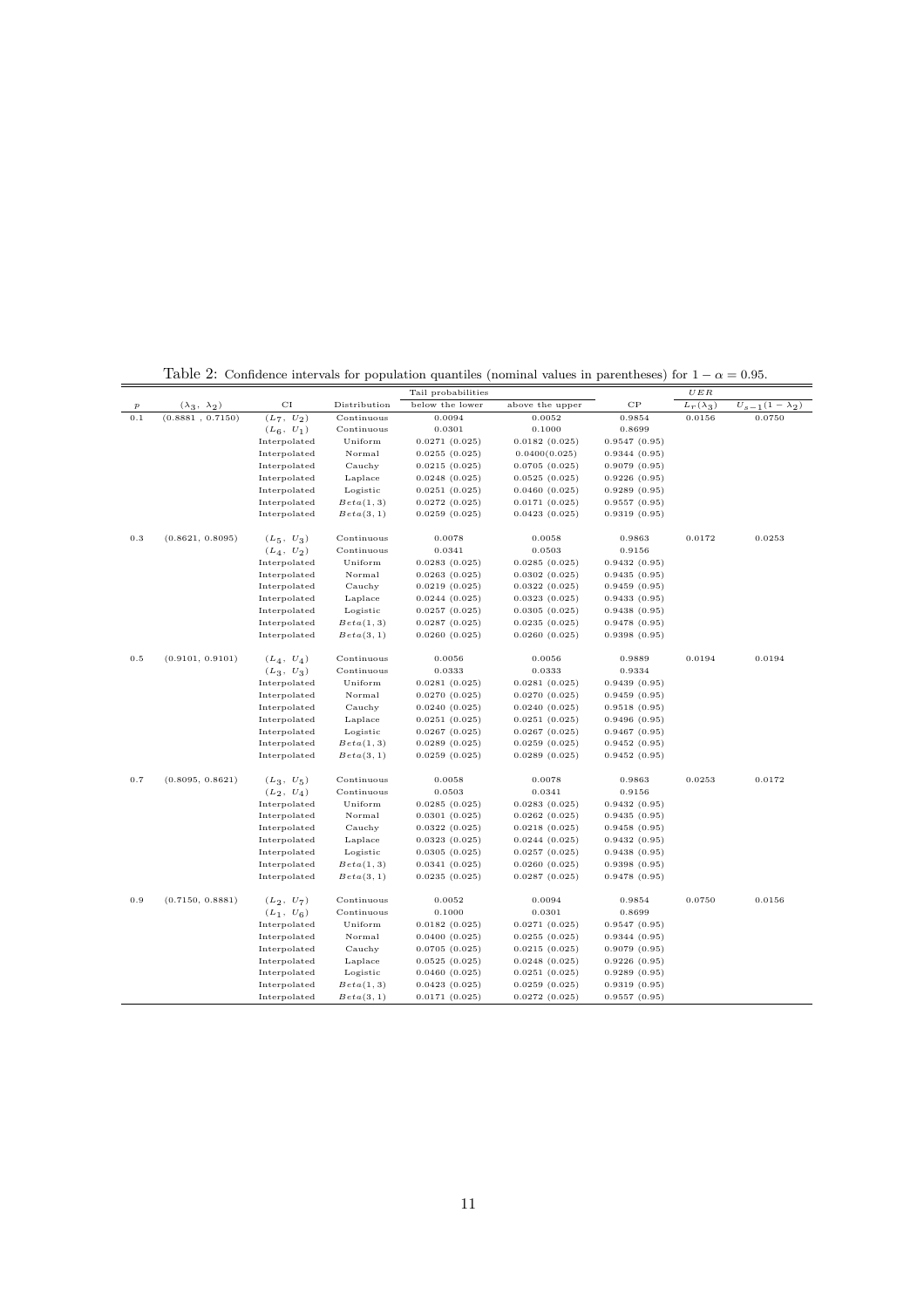coverage probability  $1 - \alpha$ ,  $\pi_3(r + 1, s - 1; i) \leq 1 - \alpha \leq \pi_3(r, s; i)$ , we consider two interpolated upper records as

$$
U_r(\gamma_1) = (1 - \gamma_1)U_r + \gamma_1 U_{r+1} \quad \text{and} \quad U_{s-1}(1 - \gamma_2) = (1 - \gamma_2)U_s + \gamma_2 U_{s-1},\tag{28}
$$

where  $0 \leq \gamma_1 \leq 1$  and  $0 \leq \gamma_2 \leq 1$ . Before constructing prediction intervals, we first present the following lemma which is used for constructing prediction interval.

**Lemma 1** *Under the assumptions of Theorem 1, let R<sup>i</sup> be a future upper record. Then, we have*

$$
P(U_k(\gamma) > R_i) = \left\{ 1 - \left(\frac{2k}{2k + \sigma(\gamma)}\right)^{k+i} \right\} \phi_k + \left\{ \left(\frac{2k}{2k + \sigma(\gamma)}\right)^{k+i} \right\} \phi_{k+1},\tag{29}
$$

*where*

$$
\phi_k = \sum_{j=0}^{k-1} \binom{i+j-1}{j} \frac{1}{2^{i+j}}.
$$
\n(30)

*and*  $\sigma(\cdot)$  *is defined as in* (9).

**Proof.** By conditional argument and using  $(15)$ , we can write

$$
P(U_k(\gamma) > R_i) = \int_{-\infty}^{\infty} P(U_k(\gamma) > x) f_{R_i}(x) dx
$$
  
\n
$$
\approx \int_{-\infty}^{\infty} \left\{ \frac{m(x, \gamma)}{m(x, \gamma) + k} \bar{F}_{U_k}(x) + \frac{k}{m(x, \gamma) + k} \bar{F}_{U_{k+1}}(x) \right\} f_{R_i}(x) dx
$$
  
\n
$$
= P(U_k > R_i) + \int_{-\infty}^{\infty} \frac{k}{m(x, \gamma) + k} \frac{(-\ln \bar{F}(x))^k}{k!} \bar{F}(x) f_{R_i}(x) dx,
$$
\n(31)

since, it can be written

$$
\bar{F}_{U_{k+1}}(x) - \bar{F}_{U_k}(x) = \frac{(-\ln \bar{F}(x))^k}{k!} \bar{F}(x).
$$

On the other hand, from equations (1) and (9), we have

$$
\int_{-\infty}^{\infty} \frac{k}{m(x,\gamma) + k} \frac{(-\ln \bar{F}(x))^k}{k!} \bar{F}(x) f_{R_i}(x) dx
$$
  
\n
$$
= \frac{1}{(k-1)!(i-1)!} \int_{-\infty}^{\infty} \frac{(-\ln \bar{F}(x))^{k+i-1}}{k - \sigma(\gamma) \ln \bar{F}(x)} \bar{F}(x) f(x) dx
$$
  
\n
$$
= \frac{1}{(k-1)!(i-1)!} \int_0^{\infty} \frac{t^{k+i-1}}{k + \sigma(\gamma)t} e^{-2t} dt,
$$
\n(32)

where  $t = -\ln \bar{F}(x)$ . Expanding  $-\ln(k + \sigma(\gamma)t)$  at  $t = 0$ , we get

$$
-\ln(k + \sigma(\gamma)t) = -\ln k - \frac{\sigma(\gamma)}{k}t + O(t^2).
$$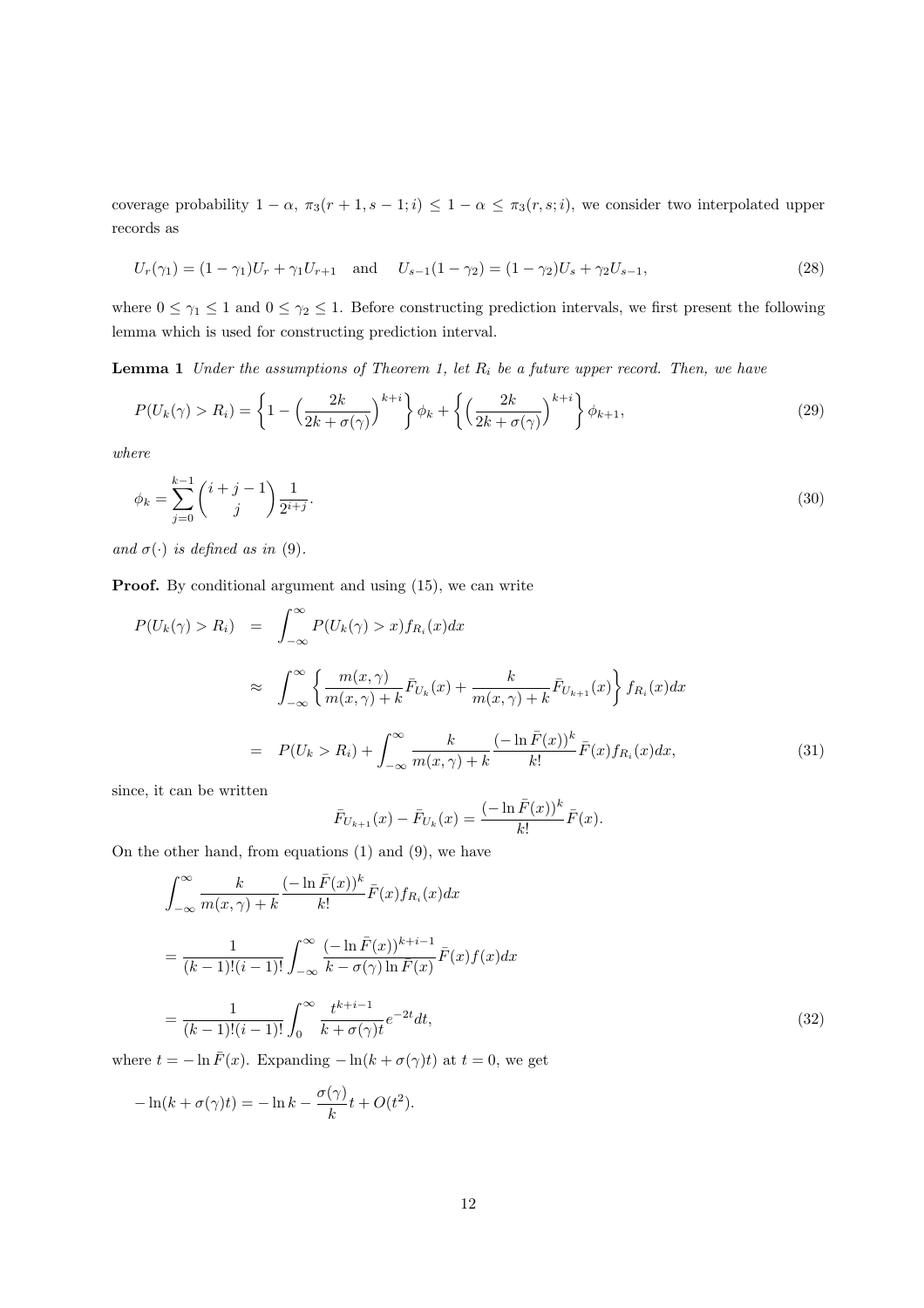By neglecting  $O(t^2)$  in the above equation and from  $(32)$ , it follows that

$$
\int_{-\infty}^{\infty} \frac{k}{m(x,\gamma) + k} \frac{(-\ln \bar{F}(x))^k}{k!} \bar{F}(x) f_{R_i}(x) dx \approx \frac{1}{k! (i-1)!} \int_0^{\infty} t^{k+i-1} e^{-t(2 + \frac{\sigma(\gamma)}{k})} dt
$$

$$
= \binom{k+i-1}{k} \left(\frac{k}{2k + \sigma(\gamma)}\right)^{k+i}
$$

$$
= \left(\phi_{k+1} - \phi_k\right) \left(\frac{2k}{2k + \sigma(\gamma)}\right)^{k+i} . \tag{33}
$$

Upon substituting (33) into (31) and after some simplifications, we arrive at the desired result.  $\Box$ 

Finding an approximate equal-tailed prediction interval is presented in the next theorem.

**Theorem 3** *Under the assumptions of Theorem 1,*  $(U_r(\gamma_1), U_{s-1}(1-\gamma_2))$  *is an approximate* 100(1 *−*  $\alpha$ )% *equal-tailed prediction interval for future upper record, Ri, with*

$$
\gamma_1 = \gamma(\frac{\alpha}{2}, r, i) \qquad \text{and} \qquad \gamma_2 = 1 - \gamma(1 - \frac{\alpha}{2}, s - 1, i), \tag{34}
$$

*where*

$$
\gamma(\alpha^*,k,i) = \left\{ 1 + 2k \left[ \left( \frac{\phi_{k+1} - \phi_k}{\alpha^* - \phi_k} \right)^{\frac{1}{k+i}} - 1 \right] \right\}^{-1},\tag{35}
$$

*and*  $\phi_k$  *is defined as in* (30)*.* 

**Proof.** For constructing an equal-tailed prediction interval of the form  $(U_r(\gamma_1), U_{s-1}(1 - \gamma_2))$  for future upper record,  $R_i$ , with prediction coefficient  $1 - \alpha$ , we should find  $\gamma_1$  and  $\gamma_2$ , such that

$$
P(U_r(\gamma_1) > R_i) = \frac{\alpha}{2} \quad \text{and} \quad P(U_{s-1}(1 - \gamma_2) > R_i) = 1 - \frac{\alpha}{2}.
$$
 (36)

For deriving the desired result, it is enough to find  $\gamma$  such that  $P(U_k(\gamma) > R_i) = \alpha^*$ . By using equation (29), we find

$$
\alpha^* = \left\{1 - \left(\frac{2k}{2k + \sigma(\gamma)}\right)^{k+i}\right\}\phi_k + \left\{\left(\frac{2k}{2k + \sigma(\gamma)}\right)^{k+i}\right\}\phi_{k+1}.
$$

It follows that

$$
\sigma(\gamma) = 2k \left[ \left( \frac{\phi_{k+1} - \phi_k}{\alpha^* - \phi_k} \right)^{\frac{1}{k+i}} - 1 \right].
$$

Now, from (9), we get the result.  $\Box$ 

**Remark 5** Notice that,  $0 \le \gamma(\alpha^*, k, i) \le 1$  and so  $0 \le \gamma_1 \le 1$  and  $0 \le \gamma_2 \le 1$ . Also,  $\gamma(\phi_{k+1}, k, i) = 1$  and  $\gamma(\phi_k, k, i) = 0.$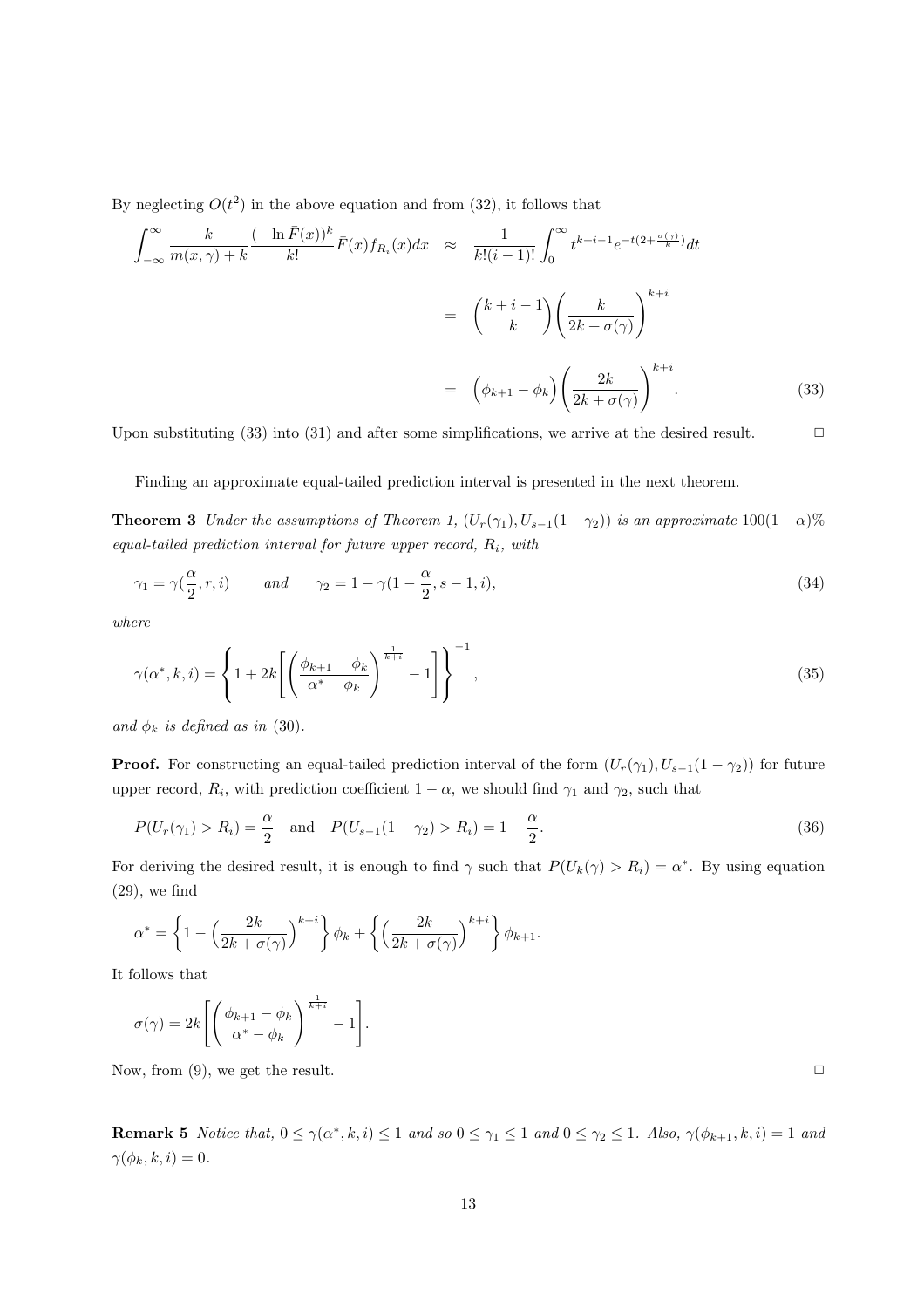Similar to Section 2, we derive upper bounds for the coverage error of the obtained prediction interval of the form  $(U_r(\gamma_1), U_{s-1}(1-\gamma_2))$ . First, we obtain the result for  $P(U_r(\gamma_1) > R_i)$ , which from (33) is equal to

$$
ER_{U_r(\gamma_1)} = \left| \int_{-\infty}^{\infty} \int_{-\infty}^{0} \frac{(-\ln \bar{F}(x+u))^{r-1}}{(r-1)!} \bar{F}(x-\sigma(\gamma_1)u) \frac{f(x+u)}{\bar{F}(x+u)} \frac{(-\ln \bar{F}(x))^{i-1}}{(i-1)!} f(x) du dx \right|
$$

$$
- \left( \frac{2r}{2r + \sigma(\gamma_1)} \right)^{r+i} \left( \phi_{r+1} - \phi_r \right) \left| . \right| \tag{37}
$$

On the other hand, we have

$$
\int_{-\infty}^{\infty} \int_{-\infty}^{0} \frac{(-\ln \bar{F}(x+u))^{r-1}}{(r-1)!} \bar{F}(x) \frac{f(x+u)}{\bar{F}(x+u)} \frac{(-\ln \bar{F}(x))^{i-1}}{(i-1)!} f(x) du dx
$$
  
\n
$$
= \int_{-\infty}^{\infty} \frac{(-\ln \bar{F}(x))^{r+i-1}}{r!(i-1)!} \bar{F}(x) f(x) dx
$$
  
\n
$$
= {r+i-1 \choose r} (\frac{1}{2})^{r+i}
$$
  
\n
$$
= \phi_{r+1} - \phi_r.
$$
 (38)

Since  $u < 0$ , then  $0 \le \bar{F}(x - \sigma(\gamma_1)u) \le \bar{F}(x)$ . So, from (38) we conclude that

$$
0 \leq \int_{-\infty}^{\infty} \int_{-\infty}^{0} \frac{(-\ln \bar{F}(x+u))^{r-1}}{(r-1)!} \bar{F}(x-\sigma(\gamma_1)u) \frac{f(x+u)}{\bar{F}(x+u)} \frac{(-\ln \bar{F}(x))^{i-1}}{(i-1)!} f(x) du dx
$$
  

$$
\leq \phi_{r+1} - \phi_r.
$$

The above inequalities yield

$$
-\left(\frac{2r}{2r+\sigma(\gamma_1)}\right)^{r+i}\left(\phi_{r+1}-\phi_r\right)
$$
  
\n
$$
\leq \int_{-\infty}^{\infty} \int_{-\infty}^{0} \frac{(-\ln \bar{F}(x+u))^{r-1}}{(r-1)!} \bar{F}(x-\sigma(\gamma_1)u) \frac{f(x+u)}{\bar{F}(x+u)} \frac{(-\ln \bar{F}(x))^{i-1}}{(i-1)!} f(x) du dx
$$
  
\n
$$
-\left(\frac{2r}{2r+\sigma(\gamma_1)}\right)^{r+i}\left(\phi_{r+1}-\phi_r\right)
$$
  
\n
$$
\leq \left\{1-\left(\frac{2r}{2r+\sigma(\gamma_1)}\right)^{r+i}\right\} \left(\phi_{r+1}-\phi_r\right).
$$

So, form relation (37) and the above inequalities, upper bounds for the coverage error of  $P(U_r(\gamma_1) > R_i)$ , (denoted by  $UER_{U_r(\gamma_1)}$ ), is given by

$$
UER_{U_r(\gamma_1)} = \max \left\{ \left( \frac{2r}{2r + \sigma(\gamma_1)} \right)^{r+i} \left( \phi_{r+1} - \phi_r \right), \left\{ 1 - \left( \frac{2r}{2r + \sigma(\gamma_1)} \right)^{r+i} \right\} \left( \phi_{r+1} - \phi_r \right) \right\}
$$
  
\n
$$
\equiv UEP(r, i, \gamma_1), \text{ say.}
$$
\n(39)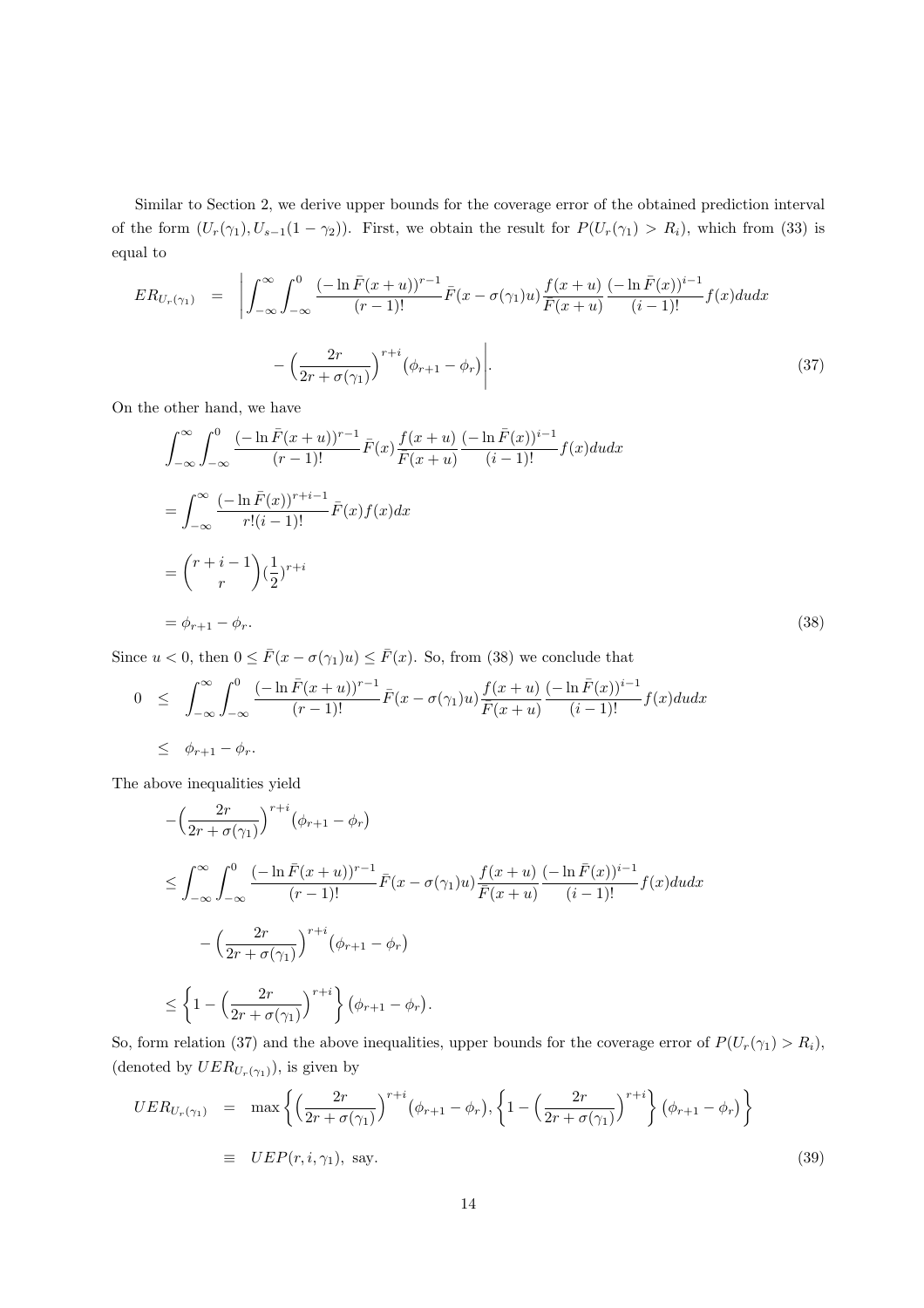In a similar manner, for  $P(U_{s-1}(1 - \gamma_2) > R_i)$ , we can write

$$
UER_{U_{s-1}(1-\gamma_2)} = UEP(s-1, i, 1-\gamma_2). \tag{40}
$$

**Remark 6** *The bounds obtained in* (39) *and* (40) *are attainable if and only if*  $\gamma_i = 1$  *or*  $\gamma_i = 0$ *,* (*i* = 1*,* 2)*.* 

**Remark 7** *It is interesting to mention here that,*  $UEP(k, i, \gamma)$  *tends to zero as*  $i \rightarrow \infty$ *.* 

| $_{\rm PI}$<br>$_{\rm CP}$<br>$\it i$<br>Distribution<br>below the lower<br>above the upper<br>$U_r(\gamma_1)$<br>$U_{s-1}(1 - \gamma_2)$<br>$1 - \alpha$<br>$\gamma_2$<br>$\gamma_1$<br>$\,$ 6<br>0.9174<br>0.1071<br>0.90<br>$(U_1, U_{13})$<br>Continuous<br>0.0156<br>0.0481<br>0.9362<br>0.0345<br>0.0216<br>Continuous<br>0.0625<br>0.0717<br>0.8658<br>$(U_2, U_{12})$<br>Interpolated<br>Uniform<br>0.0425(0.05)<br>0.0522(0.05)<br>0.9054(0.90)<br>Interpolated<br>Normal<br>0.0533(0.05)<br>0.0499(0.05)<br>0.8969(0.90)<br>Cauchy<br>Interpolated<br>0.0592(0.05)<br>0.0491(0.05)<br>0.8915(0.90)<br>Exponential<br>Interpolated<br>0.0560(0.05)<br>0.0551(0.05)<br>0.8888(0.90)<br>$\scriptstyle{7}$<br>0.0399<br>0.0108<br>0.6158<br>0.5463<br>Continuous<br>0.9257<br>$(U_2, U_{15})$<br>0.0352<br>0.0392<br>Continuous<br>0.0898<br>0.0577<br>0.8525<br>$(U_3, U_{14})$<br>Interpolated<br>Uniform<br>0.9003(0.90)<br>0.0487(0.05)<br>0.0510(0.05)<br>Interpolated<br>Normal<br>0.8930(0.90)<br>0.0590(0.05)<br>0.0479(0.05)<br>Interpolated<br>Cauchy<br>0.9077(0.90)<br>0.0474(0.05)<br>0.0447(0.05)<br>Interpolated<br>Exponential<br>0.0619(0.05)<br>0.0576(0.05)<br>0.8804(0.90)<br>8<br>0.9470<br>0.1935<br>Continuous<br>0.9393<br>0.0306<br>0.0169<br>$(U_2, U_{16})$<br>0.0195<br>0.0466<br>Continuous<br>0.0547<br>0.0669<br>0.8784<br>$(U_3, U_{15})$<br>Uniform<br>Interpolated<br>0.0427(0.05)<br>0.0529(0.05)<br>0.9044(0.90)<br>Interpolated<br>Normal<br>0.0509(0.05)<br>0.0496(0.05)<br>0.8994(0.90)<br>Interpolated<br>Cauchy<br>0.0761(0.05)<br>0.0483(0.05)<br>0.8754(0.90)<br>Exponential<br>Interpolated<br>0.0477(0.05)<br>0.0144(0.05)<br>0.9378(0.90)<br>0.95<br>6<br>0.6596<br>0.4118<br>0.0375<br>0.0068<br>$(U_1, U_{15})$<br>Continuous<br>0.0156<br>0.0207<br>0.9637<br>$(U_2, U_{14})$<br>Continuous<br>0.0625<br>0.0318<br>0.9057<br>Uniform<br>Interpolated<br>0.0255(0.025)<br>0.0262(0.025)<br>0.9483(0.95)<br>Interpolated<br>Normal<br>0.0337(0.025)<br>0.0243(0.025)<br>0.9418(0.95)<br>Interpolated<br>Cauchy<br>0.0493(0.025)<br>0.0229(0.025)<br>0.9276(0.95)<br>Exponential<br>0.0382(0.025)<br>0.0242(0.025)<br>0.9375(0.95)<br>Interpolated<br>0.7444<br>0.0172<br>$\overline{7}$<br>0.8929<br>$(U_1, U_{17})$<br>Continuous<br>0.0078<br>0.0173<br>0.9748<br>0.0077<br>0.0262<br>0.9386<br>$(U_2, U_{16})$<br>Continuous<br>0.0352<br>Interpolated<br>Uniform<br>0.0196(0.025)<br>0.0250(0.025)<br>0.9554(0.95)<br>Interpolated<br>Normal<br>0.0276(0.025)<br>0.0233(0.025)<br>0.9490(0.95)<br>Interpolated<br>Cauchy<br>0.0327(0.025)<br>0.0215(0.025)<br>0.9457(0.95)<br>Interpolated<br>Exponential<br>0.0296(0.025)<br>0.0262(0.025)<br>0.9441(0.95)<br>0.5494<br>8<br>0.3523<br>$(U_2, U_{18})$<br>Continuous<br>0.0195<br>0.0216<br>0.9558<br>0.0297<br>0.0070<br>$(U_3, U_{17})$<br>Continuous<br>0.0547<br>0.0320<br>0.9134<br>Interpolated<br>Uniform<br>0.0262(0.025)<br>0.0260(0.025)<br>0.9478(0.95)<br>Normal<br>Interpolated<br>0.0315(0.025)<br>0.0245(0.025)<br>0.9438(0.95) |  |  |              |        | Tail probabilities |               |              | $U\,E\,R$ |  |
|----------------------------------------------------------------------------------------------------------------------------------------------------------------------------------------------------------------------------------------------------------------------------------------------------------------------------------------------------------------------------------------------------------------------------------------------------------------------------------------------------------------------------------------------------------------------------------------------------------------------------------------------------------------------------------------------------------------------------------------------------------------------------------------------------------------------------------------------------------------------------------------------------------------------------------------------------------------------------------------------------------------------------------------------------------------------------------------------------------------------------------------------------------------------------------------------------------------------------------------------------------------------------------------------------------------------------------------------------------------------------------------------------------------------------------------------------------------------------------------------------------------------------------------------------------------------------------------------------------------------------------------------------------------------------------------------------------------------------------------------------------------------------------------------------------------------------------------------------------------------------------------------------------------------------------------------------------------------------------------------------------------------------------------------------------------------------------------------------------------------------------------------------------------------------------------------------------------------------------------------------------------------------------------------------------------------------------------------------------------------------------------------------------------------------------------------------------------------------------------------------------------------------------------------------------------------------------------------------------------------------------------------------------------------------------------------------------------------------------------------------------------------------------------------------------------------------------------------------------------------------------------------------------------------------------------------------------------------------------------------------------------------------------------------------------|--|--|--------------|--------|--------------------|---------------|--------------|-----------|--|
|                                                                                                                                                                                                                                                                                                                                                                                                                                                                                                                                                                                                                                                                                                                                                                                                                                                                                                                                                                                                                                                                                                                                                                                                                                                                                                                                                                                                                                                                                                                                                                                                                                                                                                                                                                                                                                                                                                                                                                                                                                                                                                                                                                                                                                                                                                                                                                                                                                                                                                                                                                                                                                                                                                                                                                                                                                                                                                                                                                                                                                                          |  |  |              |        |                    |               |              |           |  |
|                                                                                                                                                                                                                                                                                                                                                                                                                                                                                                                                                                                                                                                                                                                                                                                                                                                                                                                                                                                                                                                                                                                                                                                                                                                                                                                                                                                                                                                                                                                                                                                                                                                                                                                                                                                                                                                                                                                                                                                                                                                                                                                                                                                                                                                                                                                                                                                                                                                                                                                                                                                                                                                                                                                                                                                                                                                                                                                                                                                                                                                          |  |  |              |        |                    |               |              |           |  |
|                                                                                                                                                                                                                                                                                                                                                                                                                                                                                                                                                                                                                                                                                                                                                                                                                                                                                                                                                                                                                                                                                                                                                                                                                                                                                                                                                                                                                                                                                                                                                                                                                                                                                                                                                                                                                                                                                                                                                                                                                                                                                                                                                                                                                                                                                                                                                                                                                                                                                                                                                                                                                                                                                                                                                                                                                                                                                                                                                                                                                                                          |  |  |              |        |                    |               |              |           |  |
|                                                                                                                                                                                                                                                                                                                                                                                                                                                                                                                                                                                                                                                                                                                                                                                                                                                                                                                                                                                                                                                                                                                                                                                                                                                                                                                                                                                                                                                                                                                                                                                                                                                                                                                                                                                                                                                                                                                                                                                                                                                                                                                                                                                                                                                                                                                                                                                                                                                                                                                                                                                                                                                                                                                                                                                                                                                                                                                                                                                                                                                          |  |  |              |        |                    |               |              |           |  |
|                                                                                                                                                                                                                                                                                                                                                                                                                                                                                                                                                                                                                                                                                                                                                                                                                                                                                                                                                                                                                                                                                                                                                                                                                                                                                                                                                                                                                                                                                                                                                                                                                                                                                                                                                                                                                                                                                                                                                                                                                                                                                                                                                                                                                                                                                                                                                                                                                                                                                                                                                                                                                                                                                                                                                                                                                                                                                                                                                                                                                                                          |  |  |              |        |                    |               |              |           |  |
|                                                                                                                                                                                                                                                                                                                                                                                                                                                                                                                                                                                                                                                                                                                                                                                                                                                                                                                                                                                                                                                                                                                                                                                                                                                                                                                                                                                                                                                                                                                                                                                                                                                                                                                                                                                                                                                                                                                                                                                                                                                                                                                                                                                                                                                                                                                                                                                                                                                                                                                                                                                                                                                                                                                                                                                                                                                                                                                                                                                                                                                          |  |  |              |        |                    |               |              |           |  |
|                                                                                                                                                                                                                                                                                                                                                                                                                                                                                                                                                                                                                                                                                                                                                                                                                                                                                                                                                                                                                                                                                                                                                                                                                                                                                                                                                                                                                                                                                                                                                                                                                                                                                                                                                                                                                                                                                                                                                                                                                                                                                                                                                                                                                                                                                                                                                                                                                                                                                                                                                                                                                                                                                                                                                                                                                                                                                                                                                                                                                                                          |  |  |              |        |                    |               |              |           |  |
|                                                                                                                                                                                                                                                                                                                                                                                                                                                                                                                                                                                                                                                                                                                                                                                                                                                                                                                                                                                                                                                                                                                                                                                                                                                                                                                                                                                                                                                                                                                                                                                                                                                                                                                                                                                                                                                                                                                                                                                                                                                                                                                                                                                                                                                                                                                                                                                                                                                                                                                                                                                                                                                                                                                                                                                                                                                                                                                                                                                                                                                          |  |  |              |        |                    |               |              |           |  |
|                                                                                                                                                                                                                                                                                                                                                                                                                                                                                                                                                                                                                                                                                                                                                                                                                                                                                                                                                                                                                                                                                                                                                                                                                                                                                                                                                                                                                                                                                                                                                                                                                                                                                                                                                                                                                                                                                                                                                                                                                                                                                                                                                                                                                                                                                                                                                                                                                                                                                                                                                                                                                                                                                                                                                                                                                                                                                                                                                                                                                                                          |  |  |              |        |                    |               |              |           |  |
|                                                                                                                                                                                                                                                                                                                                                                                                                                                                                                                                                                                                                                                                                                                                                                                                                                                                                                                                                                                                                                                                                                                                                                                                                                                                                                                                                                                                                                                                                                                                                                                                                                                                                                                                                                                                                                                                                                                                                                                                                                                                                                                                                                                                                                                                                                                                                                                                                                                                                                                                                                                                                                                                                                                                                                                                                                                                                                                                                                                                                                                          |  |  |              |        |                    |               |              |           |  |
|                                                                                                                                                                                                                                                                                                                                                                                                                                                                                                                                                                                                                                                                                                                                                                                                                                                                                                                                                                                                                                                                                                                                                                                                                                                                                                                                                                                                                                                                                                                                                                                                                                                                                                                                                                                                                                                                                                                                                                                                                                                                                                                                                                                                                                                                                                                                                                                                                                                                                                                                                                                                                                                                                                                                                                                                                                                                                                                                                                                                                                                          |  |  |              |        |                    |               |              |           |  |
|                                                                                                                                                                                                                                                                                                                                                                                                                                                                                                                                                                                                                                                                                                                                                                                                                                                                                                                                                                                                                                                                                                                                                                                                                                                                                                                                                                                                                                                                                                                                                                                                                                                                                                                                                                                                                                                                                                                                                                                                                                                                                                                                                                                                                                                                                                                                                                                                                                                                                                                                                                                                                                                                                                                                                                                                                                                                                                                                                                                                                                                          |  |  |              |        |                    |               |              |           |  |
|                                                                                                                                                                                                                                                                                                                                                                                                                                                                                                                                                                                                                                                                                                                                                                                                                                                                                                                                                                                                                                                                                                                                                                                                                                                                                                                                                                                                                                                                                                                                                                                                                                                                                                                                                                                                                                                                                                                                                                                                                                                                                                                                                                                                                                                                                                                                                                                                                                                                                                                                                                                                                                                                                                                                                                                                                                                                                                                                                                                                                                                          |  |  |              |        |                    |               |              |           |  |
|                                                                                                                                                                                                                                                                                                                                                                                                                                                                                                                                                                                                                                                                                                                                                                                                                                                                                                                                                                                                                                                                                                                                                                                                                                                                                                                                                                                                                                                                                                                                                                                                                                                                                                                                                                                                                                                                                                                                                                                                                                                                                                                                                                                                                                                                                                                                                                                                                                                                                                                                                                                                                                                                                                                                                                                                                                                                                                                                                                                                                                                          |  |  |              |        |                    |               |              |           |  |
|                                                                                                                                                                                                                                                                                                                                                                                                                                                                                                                                                                                                                                                                                                                                                                                                                                                                                                                                                                                                                                                                                                                                                                                                                                                                                                                                                                                                                                                                                                                                                                                                                                                                                                                                                                                                                                                                                                                                                                                                                                                                                                                                                                                                                                                                                                                                                                                                                                                                                                                                                                                                                                                                                                                                                                                                                                                                                                                                                                                                                                                          |  |  |              |        |                    |               |              |           |  |
|                                                                                                                                                                                                                                                                                                                                                                                                                                                                                                                                                                                                                                                                                                                                                                                                                                                                                                                                                                                                                                                                                                                                                                                                                                                                                                                                                                                                                                                                                                                                                                                                                                                                                                                                                                                                                                                                                                                                                                                                                                                                                                                                                                                                                                                                                                                                                                                                                                                                                                                                                                                                                                                                                                                                                                                                                                                                                                                                                                                                                                                          |  |  |              |        |                    |               |              |           |  |
|                                                                                                                                                                                                                                                                                                                                                                                                                                                                                                                                                                                                                                                                                                                                                                                                                                                                                                                                                                                                                                                                                                                                                                                                                                                                                                                                                                                                                                                                                                                                                                                                                                                                                                                                                                                                                                                                                                                                                                                                                                                                                                                                                                                                                                                                                                                                                                                                                                                                                                                                                                                                                                                                                                                                                                                                                                                                                                                                                                                                                                                          |  |  |              |        |                    |               |              |           |  |
|                                                                                                                                                                                                                                                                                                                                                                                                                                                                                                                                                                                                                                                                                                                                                                                                                                                                                                                                                                                                                                                                                                                                                                                                                                                                                                                                                                                                                                                                                                                                                                                                                                                                                                                                                                                                                                                                                                                                                                                                                                                                                                                                                                                                                                                                                                                                                                                                                                                                                                                                                                                                                                                                                                                                                                                                                                                                                                                                                                                                                                                          |  |  |              |        |                    |               |              |           |  |
|                                                                                                                                                                                                                                                                                                                                                                                                                                                                                                                                                                                                                                                                                                                                                                                                                                                                                                                                                                                                                                                                                                                                                                                                                                                                                                                                                                                                                                                                                                                                                                                                                                                                                                                                                                                                                                                                                                                                                                                                                                                                                                                                                                                                                                                                                                                                                                                                                                                                                                                                                                                                                                                                                                                                                                                                                                                                                                                                                                                                                                                          |  |  |              |        |                    |               |              |           |  |
|                                                                                                                                                                                                                                                                                                                                                                                                                                                                                                                                                                                                                                                                                                                                                                                                                                                                                                                                                                                                                                                                                                                                                                                                                                                                                                                                                                                                                                                                                                                                                                                                                                                                                                                                                                                                                                                                                                                                                                                                                                                                                                                                                                                                                                                                                                                                                                                                                                                                                                                                                                                                                                                                                                                                                                                                                                                                                                                                                                                                                                                          |  |  |              |        |                    |               |              |           |  |
|                                                                                                                                                                                                                                                                                                                                                                                                                                                                                                                                                                                                                                                                                                                                                                                                                                                                                                                                                                                                                                                                                                                                                                                                                                                                                                                                                                                                                                                                                                                                                                                                                                                                                                                                                                                                                                                                                                                                                                                                                                                                                                                                                                                                                                                                                                                                                                                                                                                                                                                                                                                                                                                                                                                                                                                                                                                                                                                                                                                                                                                          |  |  |              |        |                    |               |              |           |  |
|                                                                                                                                                                                                                                                                                                                                                                                                                                                                                                                                                                                                                                                                                                                                                                                                                                                                                                                                                                                                                                                                                                                                                                                                                                                                                                                                                                                                                                                                                                                                                                                                                                                                                                                                                                                                                                                                                                                                                                                                                                                                                                                                                                                                                                                                                                                                                                                                                                                                                                                                                                                                                                                                                                                                                                                                                                                                                                                                                                                                                                                          |  |  |              |        |                    |               |              |           |  |
|                                                                                                                                                                                                                                                                                                                                                                                                                                                                                                                                                                                                                                                                                                                                                                                                                                                                                                                                                                                                                                                                                                                                                                                                                                                                                                                                                                                                                                                                                                                                                                                                                                                                                                                                                                                                                                                                                                                                                                                                                                                                                                                                                                                                                                                                                                                                                                                                                                                                                                                                                                                                                                                                                                                                                                                                                                                                                                                                                                                                                                                          |  |  |              |        |                    |               |              |           |  |
|                                                                                                                                                                                                                                                                                                                                                                                                                                                                                                                                                                                                                                                                                                                                                                                                                                                                                                                                                                                                                                                                                                                                                                                                                                                                                                                                                                                                                                                                                                                                                                                                                                                                                                                                                                                                                                                                                                                                                                                                                                                                                                                                                                                                                                                                                                                                                                                                                                                                                                                                                                                                                                                                                                                                                                                                                                                                                                                                                                                                                                                          |  |  |              |        |                    |               |              |           |  |
|                                                                                                                                                                                                                                                                                                                                                                                                                                                                                                                                                                                                                                                                                                                                                                                                                                                                                                                                                                                                                                                                                                                                                                                                                                                                                                                                                                                                                                                                                                                                                                                                                                                                                                                                                                                                                                                                                                                                                                                                                                                                                                                                                                                                                                                                                                                                                                                                                                                                                                                                                                                                                                                                                                                                                                                                                                                                                                                                                                                                                                                          |  |  |              |        |                    |               |              |           |  |
|                                                                                                                                                                                                                                                                                                                                                                                                                                                                                                                                                                                                                                                                                                                                                                                                                                                                                                                                                                                                                                                                                                                                                                                                                                                                                                                                                                                                                                                                                                                                                                                                                                                                                                                                                                                                                                                                                                                                                                                                                                                                                                                                                                                                                                                                                                                                                                                                                                                                                                                                                                                                                                                                                                                                                                                                                                                                                                                                                                                                                                                          |  |  |              |        |                    |               |              |           |  |
|                                                                                                                                                                                                                                                                                                                                                                                                                                                                                                                                                                                                                                                                                                                                                                                                                                                                                                                                                                                                                                                                                                                                                                                                                                                                                                                                                                                                                                                                                                                                                                                                                                                                                                                                                                                                                                                                                                                                                                                                                                                                                                                                                                                                                                                                                                                                                                                                                                                                                                                                                                                                                                                                                                                                                                                                                                                                                                                                                                                                                                                          |  |  |              |        |                    |               |              |           |  |
|                                                                                                                                                                                                                                                                                                                                                                                                                                                                                                                                                                                                                                                                                                                                                                                                                                                                                                                                                                                                                                                                                                                                                                                                                                                                                                                                                                                                                                                                                                                                                                                                                                                                                                                                                                                                                                                                                                                                                                                                                                                                                                                                                                                                                                                                                                                                                                                                                                                                                                                                                                                                                                                                                                                                                                                                                                                                                                                                                                                                                                                          |  |  |              |        |                    |               |              |           |  |
|                                                                                                                                                                                                                                                                                                                                                                                                                                                                                                                                                                                                                                                                                                                                                                                                                                                                                                                                                                                                                                                                                                                                                                                                                                                                                                                                                                                                                                                                                                                                                                                                                                                                                                                                                                                                                                                                                                                                                                                                                                                                                                                                                                                                                                                                                                                                                                                                                                                                                                                                                                                                                                                                                                                                                                                                                                                                                                                                                                                                                                                          |  |  |              |        |                    |               |              |           |  |
|                                                                                                                                                                                                                                                                                                                                                                                                                                                                                                                                                                                                                                                                                                                                                                                                                                                                                                                                                                                                                                                                                                                                                                                                                                                                                                                                                                                                                                                                                                                                                                                                                                                                                                                                                                                                                                                                                                                                                                                                                                                                                                                                                                                                                                                                                                                                                                                                                                                                                                                                                                                                                                                                                                                                                                                                                                                                                                                                                                                                                                                          |  |  |              |        |                    |               |              |           |  |
|                                                                                                                                                                                                                                                                                                                                                                                                                                                                                                                                                                                                                                                                                                                                                                                                                                                                                                                                                                                                                                                                                                                                                                                                                                                                                                                                                                                                                                                                                                                                                                                                                                                                                                                                                                                                                                                                                                                                                                                                                                                                                                                                                                                                                                                                                                                                                                                                                                                                                                                                                                                                                                                                                                                                                                                                                                                                                                                                                                                                                                                          |  |  |              |        |                    |               |              |           |  |
|                                                                                                                                                                                                                                                                                                                                                                                                                                                                                                                                                                                                                                                                                                                                                                                                                                                                                                                                                                                                                                                                                                                                                                                                                                                                                                                                                                                                                                                                                                                                                                                                                                                                                                                                                                                                                                                                                                                                                                                                                                                                                                                                                                                                                                                                                                                                                                                                                                                                                                                                                                                                                                                                                                                                                                                                                                                                                                                                                                                                                                                          |  |  |              |        |                    |               |              |           |  |
|                                                                                                                                                                                                                                                                                                                                                                                                                                                                                                                                                                                                                                                                                                                                                                                                                                                                                                                                                                                                                                                                                                                                                                                                                                                                                                                                                                                                                                                                                                                                                                                                                                                                                                                                                                                                                                                                                                                                                                                                                                                                                                                                                                                                                                                                                                                                                                                                                                                                                                                                                                                                                                                                                                                                                                                                                                                                                                                                                                                                                                                          |  |  |              |        |                    |               |              |           |  |
|                                                                                                                                                                                                                                                                                                                                                                                                                                                                                                                                                                                                                                                                                                                                                                                                                                                                                                                                                                                                                                                                                                                                                                                                                                                                                                                                                                                                                                                                                                                                                                                                                                                                                                                                                                                                                                                                                                                                                                                                                                                                                                                                                                                                                                                                                                                                                                                                                                                                                                                                                                                                                                                                                                                                                                                                                                                                                                                                                                                                                                                          |  |  |              |        |                    |               |              |           |  |
|                                                                                                                                                                                                                                                                                                                                                                                                                                                                                                                                                                                                                                                                                                                                                                                                                                                                                                                                                                                                                                                                                                                                                                                                                                                                                                                                                                                                                                                                                                                                                                                                                                                                                                                                                                                                                                                                                                                                                                                                                                                                                                                                                                                                                                                                                                                                                                                                                                                                                                                                                                                                                                                                                                                                                                                                                                                                                                                                                                                                                                                          |  |  |              |        |                    |               |              |           |  |
|                                                                                                                                                                                                                                                                                                                                                                                                                                                                                                                                                                                                                                                                                                                                                                                                                                                                                                                                                                                                                                                                                                                                                                                                                                                                                                                                                                                                                                                                                                                                                                                                                                                                                                                                                                                                                                                                                                                                                                                                                                                                                                                                                                                                                                                                                                                                                                                                                                                                                                                                                                                                                                                                                                                                                                                                                                                                                                                                                                                                                                                          |  |  |              |        |                    |               |              |           |  |
|                                                                                                                                                                                                                                                                                                                                                                                                                                                                                                                                                                                                                                                                                                                                                                                                                                                                                                                                                                                                                                                                                                                                                                                                                                                                                                                                                                                                                                                                                                                                                                                                                                                                                                                                                                                                                                                                                                                                                                                                                                                                                                                                                                                                                                                                                                                                                                                                                                                                                                                                                                                                                                                                                                                                                                                                                                                                                                                                                                                                                                                          |  |  | Interpolated | Cauchy | 0.0428(0.025)      | 0.0234(0.025) | 0.9337(0.95) |           |  |
| Exponential<br>Interpolated<br>0.0292(0.025)<br>0.0243(0.025)<br>0.9464(0.95)                                                                                                                                                                                                                                                                                                                                                                                                                                                                                                                                                                                                                                                                                                                                                                                                                                                                                                                                                                                                                                                                                                                                                                                                                                                                                                                                                                                                                                                                                                                                                                                                                                                                                                                                                                                                                                                                                                                                                                                                                                                                                                                                                                                                                                                                                                                                                                                                                                                                                                                                                                                                                                                                                                                                                                                                                                                                                                                                                                            |  |  |              |        |                    |               |              |           |  |

Table 3: Prediction intervals for future upper records (nominal values in parentheses).

Table 3 presents prediction intervals (PI), for future upper records and their coverage probabilities (CP), for different values of *i* and  $1 - \alpha$ . Also, upper bounds for the coverage error are tabulated in the two last columns of Table 3. Values of *γ*<sup>1</sup> and *γ*<sup>2</sup> based on the results of Theorem 3 are computed in this table. In Table 3, three symmetric distributions are considered as the standard uniform, normal and Cauchy distributions. From Table 3, the following points can be drawn:

- *•* As one would expect, by increasing values of *i*, indices of upper records increase.
- The obtained results for different distributions are similar. So, the obtained prediction intervals are approximately distribution-free.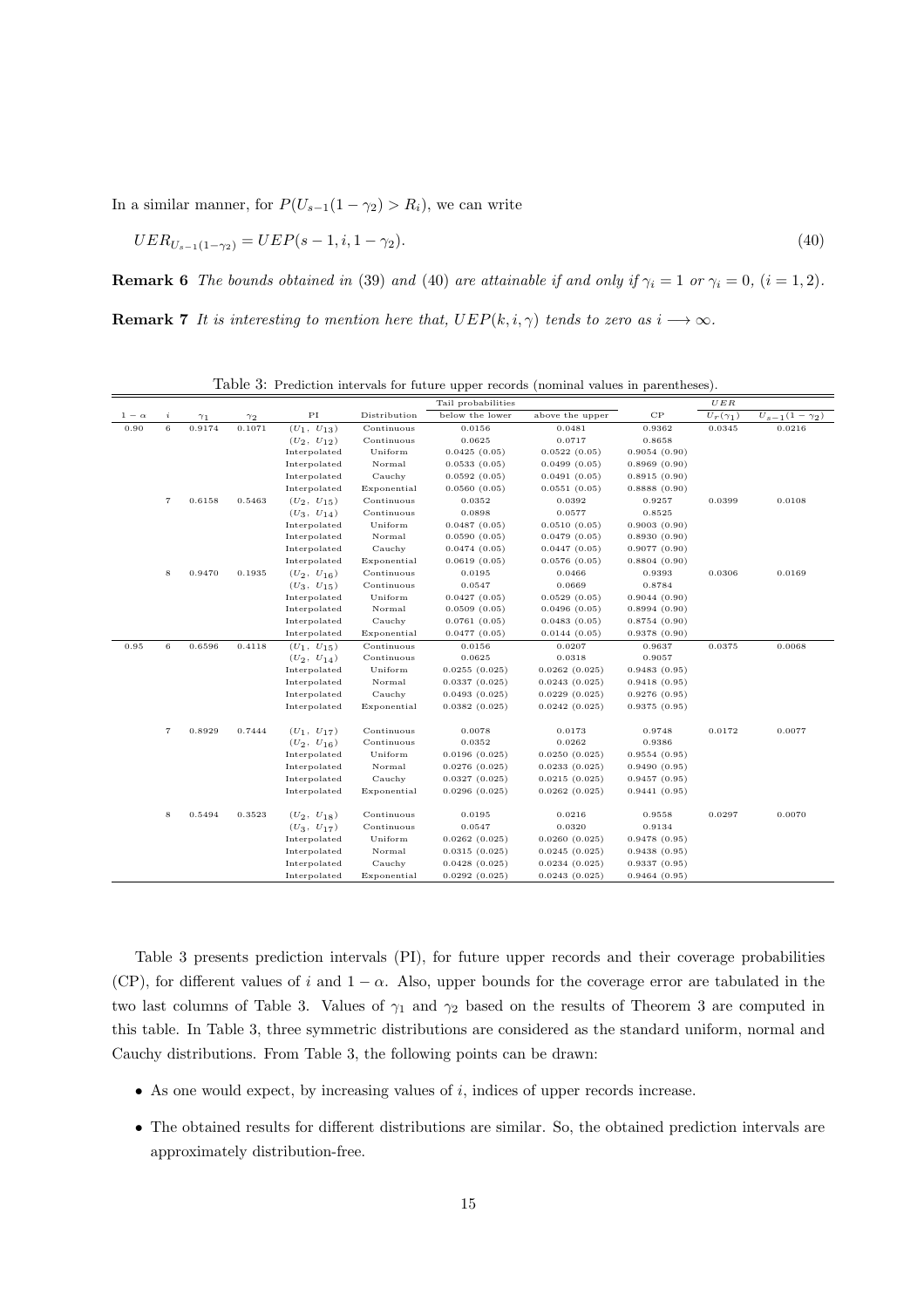• Moreover, from the results in Table 3, it can be seen that, the maximum discrepancy for different distributions between the exact and nominal coverage probabilities is 0.0224. Furthermore, the maximum upper bound for the coverage error is 0.0399.

## **4 Application on real data**

To illustrate the inferential procedures developed in the preceding sections, and for comparing the existing methods of obtaining confidence intervals for population quantiles and prediction intervals for future upper records, we apply our technique to the following data sets in two presented examples.

**Example 1.** We consider the data which represent the amount of annual (Jan. 1 - Dec. 31) rainfall in inches recorded at Los Angeles Civic Center during the 100-year period from 1890 until 1989; see Arnold *et al.* (1998, p. 180). Table 4 gives the upper and lower records extracted from the data set in Arnold *et al.* (1998, p. 180). This data set was used by Ahmadi and Arghami (2003) for finding confidence intervals for quantiles. Table 5 presents the approximate equal-tailed confidence intervals based on interpolated upper and lower records and the values of  $\lambda_2$  and  $\lambda_3$  obtained from the results of Theorem 2.

Table 4: The upper and lower records extracted from Arnold *et al.* (1998, p. 180).

|                                                       | $1 \qquad 2 \qquad 3 \qquad 4 \qquad 5 \qquad 6$ |  |  |  |
|-------------------------------------------------------|--------------------------------------------------|--|--|--|
| $U_i$ 12.69 12.84 18.72 21.96 23.92 27.16 31.28 34.04 |                                                  |  |  |  |
| $L_i$ 12.69 7.51 4.83 4.13 4.08                       |                                                  |  |  |  |

Table 5: The approximate equal-tailed confidence interval for quantiles based on the data in Table 4.

| $\boldsymbol{p}$ | $1-\alpha$ | (r, s) | $(L_r, U_s)$  | $(L_{r-1}, U_{s-1})$ | $\lambda_3$ | $\lambda_2$ | $(L_r(\lambda_3), U_{s-1}(1-\lambda_2))$ |
|------------------|------------|--------|---------------|----------------------|-------------|-------------|------------------------------------------|
| 0.7              | 0.99       | (4, 6) | (4.13, 27.16) | (4.83, 23.92)        | 0.9792      | 0.8351      | (4.8155, 24.4543)                        |
|                  | 0.98       | (3, 5) | (4.83, 23.92) | (7.51, 21.96)        | 0.3686      | 0.2285      | (5.8178, 23.4720)                        |
|                  | 0.97       | (3, 5) | (4.83, 23.92) | (7.51, 21.96)        | 0.5935      | 0.5541      | (6.4206, 22.8339)                        |
|                  | 0.96       | (3, 5) | (4.83, 23.92) | (7.51, 21.96)        | 0.7242      | 0.7409      | (6.7707, 22.4678)                        |
|                  | 0.95       | (3, 5) | (4.83, 23.92) | (7.51, 21.96)        | 0.8095      | 0.8621      | (6.9996, 22.2303)                        |
| 0.9              | 0.99       | (3, 8) | (4.83, 34.04) | (7.51, 31.28)        | 0.9981      | 0.6224      | (7.5049, 32.3223)                        |
|                  | 0.98       | (2, 7) | (7.51, 31.28) | (12.69, 27.16)       | 0.3372      | 0.0704      | (9.2568, 30.9899)                        |
|                  | 0.97       | (2, 7) | (7.51, 31.28) | (12.69, 27.16)       | 0.5231      | 0.4905      | (10.2198, 29.2591)                       |
|                  | 0.96       | (2, 7) | (7.51, 31.28) | (12.69, 27.16)       | 0.6375      | 0.7317      | (10.8124, 28.2655)                       |
|                  | 0.95       | (2, 7) | (7.51, 31.28) | (12.69, 27.16)       | 0.7150      | 0.8881      | (11.2137, 27.6209)                       |

It is important to note that, based on this real data set and the results in Ahmadi and Arghami (2003), 96% confidence intervals for *ξ*0*.*<sup>7</sup> and *ξ*0*.*<sup>9</sup> are (4*.*83*,* 21*.*96) and (7*.*51*,* 27*.*16), respectively. It is clear that, our results are better in the sense of length of the intervals. So, Table 5 indicates that linear interpolation works well for confidence intervals.

**Example 2.** In this example, in order to use the obtained prediction intervals in Section 3, we consider the upper records of daily temperatures (in degrees Fahrenheit) recorded at the National Center of Atmospheric Research (NCAR) during the year 2005 (Earth System Research laboratory, U.S. Department of Commerce, www.cdc.noaa.gov/Boulder/data.daily.html), and the extracted upper records are tabulated in Table 6. This data set was applied by Raqab and Balakrishnan (2008) for constructing prediction intervals for upper records. Based on interpolated upper records in Table 6, approximate equal-tailed prediction intervals for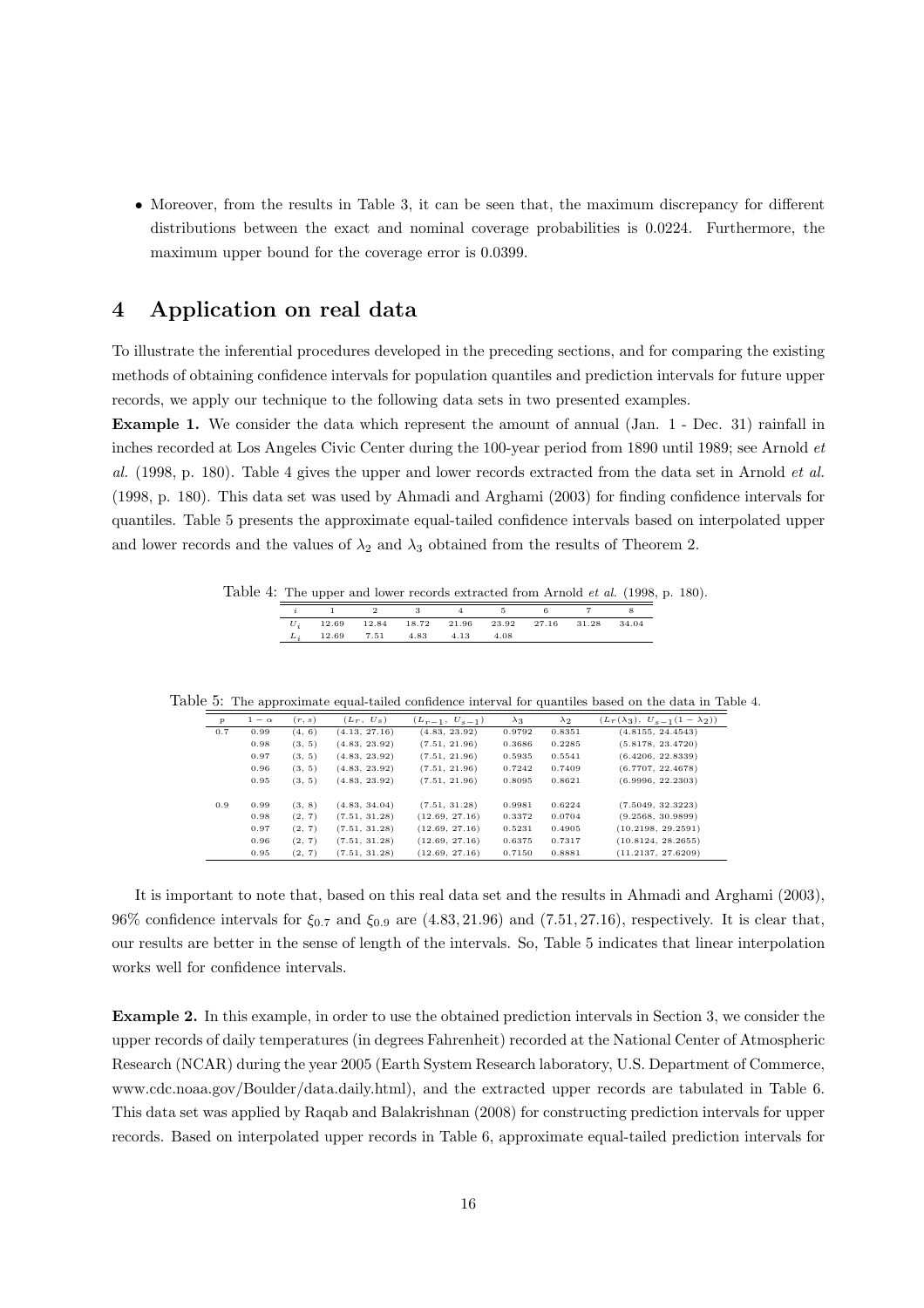future upper records were obtained with an approximate prediction coefficient  $1 - \alpha = 0.90$ . The results are presented in Table 7.

|                  | Table 0: Upper records from the temperature data. |                 |                  |                      |            |            |         |          |                  |  |  |  |  |
|------------------|---------------------------------------------------|-----------------|------------------|----------------------|------------|------------|---------|----------|------------------|--|--|--|--|
| $\boldsymbol{n}$ |                                                   |                 |                  |                      |            |            |         |          |                  |  |  |  |  |
| $_{\rm Dav}$     | January 1                                         | January 8       | January 9        | January 18           | January 19 | January 20 | April 3 | April 18 | $\text{May } 10$ |  |  |  |  |
| Records $U_L$    | 45                                                | 51              | 57               | 60                   | 68         | 73         | 74      | 75       | 76               |  |  |  |  |
| $\boldsymbol{n}$ | 10                                                |                 | 12               | 13                   | 14         | 15         | 16      | 17       | 18               |  |  |  |  |
| Dav              | $\text{Mav}$ 16                                   | $\text{Mav}$ 19 | $\text{Mav } 20$ | $_{\mathrm{Julv}}$ 6 | July 7     | July 8     | July 16 | July 19  | July 21          |  |  |  |  |
| Records $U_L$    | 78                                                | 83              | 90               | 91                   | 94         | 96         | 97      | 99       | 101              |  |  |  |  |

Table 6: Upper records from the temperature data.

Table 7: Approximate 90% equal-tailed prediction interval for future upper records based on data in Table 6.

|   | $\sim$ |    |        | $\gamma_2$ | $U_{\rm s}$<br>$(U_r,$ | $(U_{r+1}, U_{s-1})$ | $(U_r(\gamma_1), U_{s-1}(1-\gamma_2))$ |
|---|--------|----|--------|------------|------------------------|----------------------|----------------------------------------|
|   |        | 13 | 0.9174 | 0.1071     | (45, 91)               | (51, 90)             | (50.5000, 90.8900)                     |
|   |        | 15 | 0.6158 | 0.5463     | (51, 96)               | (57, 94)             | (54.7000, 94.9100)                     |
| 8 | 2      | 16 | 0.9470 | 0.1935     | (51, 97)               | (57, 96)             | (56.6800, 96.8100)                     |
|   | 3      | 18 | 0.6954 | 0.6566     | (57, 101)              | (60, 99)             | (59.0900, 99.6900)                     |

In order to compare the presented results with those of Raqab and Balakrishnan (2008), we can see that our results are prediction intervals with shorter length. Thus, we can construct prediction intervals for future upper records with shorter length if we use interpolated upper records instead of upper records. In conclusion, linear interpolation is also beneficial for prediction intervals for future upper records.

#### **5 Simulation study and comparisons**

In this section, we have utilized a simulated set of record data in order to illustrate the procedures developed in this paper. For this purpose, we have generated upper and lower record data from the standard normal distribution. Each simulation consisted of 10000 replications. Confidence intervals for population quantiles for different values of *p* and  $1 - \alpha$  are presented in Table 8. Similar results for the standard uniform and exponential distributions are given in Tables 9 and 10. It is evident from Tables 8, 9 and 10 that, utilizing the approach suggested in this paper leads to an improvement of coverage probability. Because this method provides confidence intervals with coverage probability approximately equals to the pre-fixed level  $1 - \alpha$ . The improvement is driven by using interpolated upper and lower records instead of upper and lower records, respectively. For prediction intervals for future records, simulated results for standard normal, uniform and exponential distributions are tabulated in Tables 11, 12 and 13, respectively, which reveal that in all cases, the coverage probabilities are close to the desired level  $1 - \alpha$ .

#### **6 Conclusion**

It this paper, a method was suggested for constructing confidence intervals for population quantiles and prediction intervals for future records based on observed record. In this method, we used interpolated upper and lower records instead of upper and lower records, respectively. Numerical results showed that this method performs well. Because the coverage probabilities were more close to  $1 - \alpha$ . More generally, one could obtain the results in terms of  $\frac{\alpha}{k}$  and  $1 - \frac{\alpha}{k}$  instead of  $\frac{\alpha}{2}$  and  $1 - \frac{\alpha}{2}$ , respectively, for some  $k > 0$ .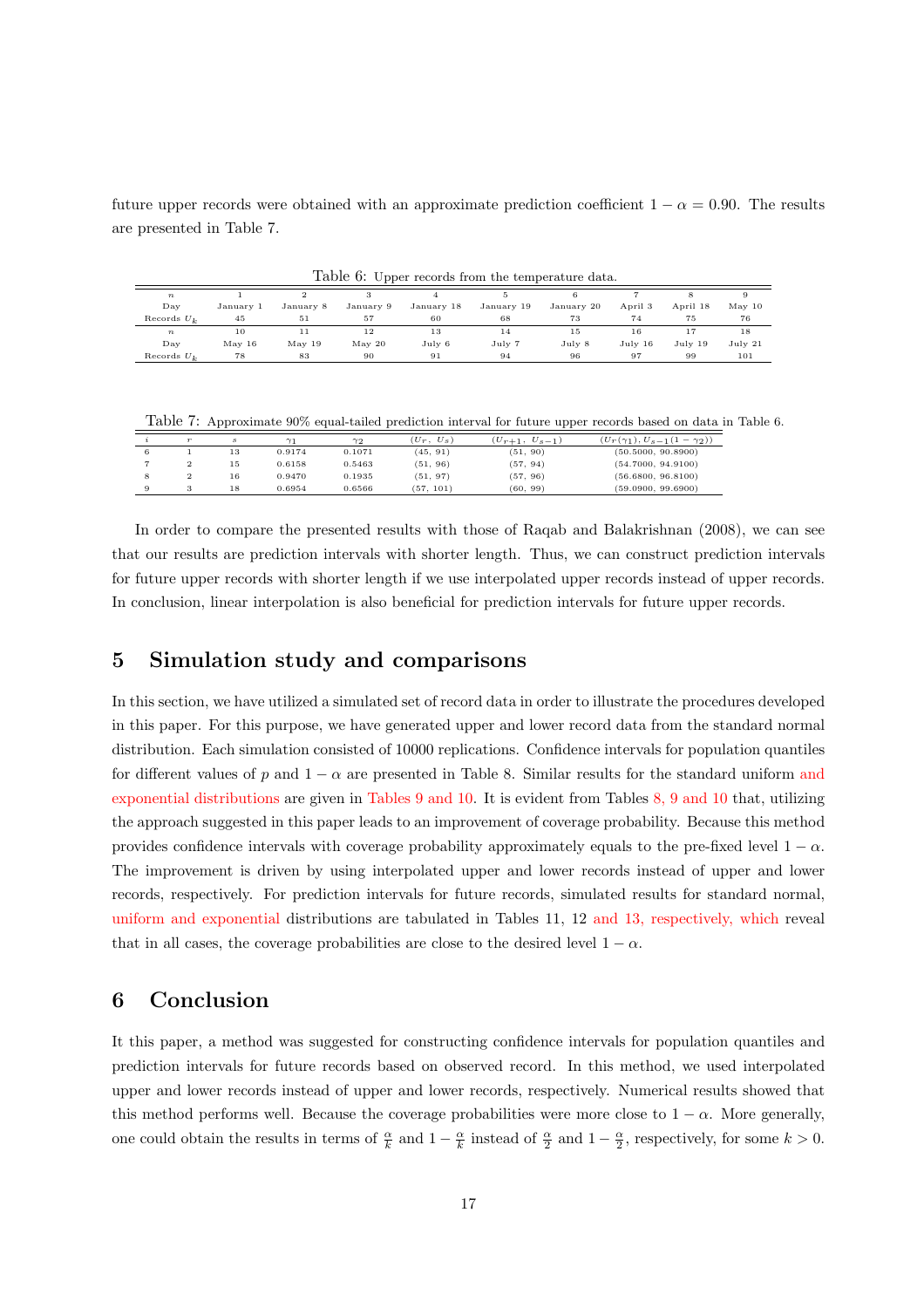|            |                  |             |             |              | Tail probabilities    |                       |              |              |
|------------|------------------|-------------|-------------|--------------|-----------------------|-----------------------|--------------|--------------|
| $1-\alpha$ | $\boldsymbol{p}$ | $\lambda_3$ | $\lambda_2$ | CI           | below the lower limit | above the upper limit | CP           | Length of CI |
| 0.90       | 0.5              | 0.3177      | 0.3177      | $(L_3, U_3)$ | 0.0352                | 0.0352                | 0.9296       | 2.9577       |
|            |                  |             |             | $(L_2, U_2)$ | 0.1563                | 0.1563                | 0.6874       | 1.7651       |
|            |                  |             |             | Interpolated | 0.0519(0.05)          | 0.0519(0.05)          | 0.8962(0.90) | 2.5788       |
|            | 0.7              | 0.9987      | 0.3567      | $(L_3, U_4)$ | 0.0060                | 0.0364                | 0.9576       | 3.4673       |
|            |                  |             |             | $(L_2, U_3)$ | 0.0532                | 0.1242                | 0.8226       | 2.3903       |
|            |                  |             |             | Interpolated | 0.0530(0.05)          | 0.0498(0.05)          | 0.8972(0.90) | 2.6974       |
|            | 0.9              | 0.8948      | 0.5591      | $(L_2, U_6)$ | 0.0058                | 0.0301                | 0.9641       | 3.6379       |
|            |                  |             |             | $(L_1, U_5)$ | 0.0999                | 0.0874                | 0.8127       | 2.3846       |
|            |                  |             |             | Interpolated | 0.0748(0.05)          | 0.0528(0.05)          | 0.8724(0.90) | 2.6341       |
| 0.95       | 0.5              | 0.9101      | 0.9101      | $(L_4, U_4)$ | 0.0049                | 0.0049                | 0.9902       | 3.9266       |
|            |                  |             |             | $(L_3, U_3)$ | 0.0317                | 0.0317                | 0.9366       | 2.9982       |
|            |                  |             |             | Interpolated | 0.0258(0.025)         | 0.0258(0.025)         | 0.9484(0.95) | 3.0816       |
|            | 0.7              | 0.8095      | 0.8621      | $(L_3, U_5)$ | 0.0070                | 0.0075                | 0.9855       | 3.8587       |
|            |                  |             |             | $(L_2, U_4)$ | 0.0509                | 0.0360                | 0.9131       | 2.8712       |
|            |                  |             |             | Interpolated | 0.0292(0.025)         | 0.0278(0.025)         | 0.9430(0.95) | 3.0384       |
|            | 0.9              | 0.7150      | 0.8881      | $(L_2, U_7)$ | 0.0036                | 0.0099                | 0.9865       | 3.9441       |
|            |                  |             |             | $(L_1, U_6)$ | 0.1025                | 0.0307                | 0.8668       | 2.7172       |
|            |                  |             |             | Interpolated | 0.0429(0.025)         | 0.0255(0.025)         | 0.9316(0.95) | 3.0112       |

Table 8: Confidence intervals for quantiles based on simulated upper and lower records from the standard normal distribution (nominal values in parentheses).

Table 9: Confidence intervals for quantiles based on simulated upper and lower records from the standard uniform distribution (nominal values in parentheses).

|            |                  |             |             |              | Tail probabilities    |                       |              |              |
|------------|------------------|-------------|-------------|--------------|-----------------------|-----------------------|--------------|--------------|
| $1-\alpha$ | $\boldsymbol{p}$ | $\lambda_3$ | $\lambda_2$ | CI           | below the lower limit | above the upper limit | CP           | Length of CI |
| 0.90       | 0.5              | 0.3177      | 0.3177      | $(L_3, U_3)$ | 0.0349                | 0.0349                | 0.9302       | 0.7426       |
|            |                  |             |             | $(L_2, U_2)$ | 0.1606                | 0.1606                | 0.6788       | 0.4890       |
|            |                  |             |             | Interpolated | 0.0520(0.05)          | 0.0520(0.05)          | 0.8960(0.90) | 0.6620       |
|            | 0.7              | 0.9987      | 0.3567      | $(L_3, U_4)$ | 0.0064                | 0.0372                | 0.9564       | 0.8088       |
|            |                  |             |             | $(L_2, U_3)$ | 0.0490                | 0.1252                | 0.8258       | 0.6213       |
|            |                  |             |             | Interpolated | 0.0487(0.05)          | 0.0570(0.05)          | 0.8943(0.90) | 0.6622       |
|            | 0.9              | 0.8948      | 0.5591      | $(L_2, U_6)$ | 0.0049                | 0.0323                | 0.9628       | 0.7339       |
|            |                  |             |             | $(L_1, U_5)$ | 0.0962                | 0.0871                | 0.8167       | 0.4706       |
|            |                  |             |             | Interpolated | 0.0486(0.05)          | 0.0605(0.05)          | 0.8909(0.90) | 0.5037       |
| 0.95       | 0.5              | 0.9101      | 0.9101      | $(L_4, U_4)$ | 0.0059                | 0.0059                | 0.9882       | 0.8744       |
|            |                  |             |             | $(L_3, U_3)$ | 0.0346                | 0.0346                | 0.9308       | 0.7493       |
|            |                  |             |             | Interpolated | 0.0302(0.025)         | 0.0302(0.025)         | 0.9396(0.95) | 0.7605       |
|            | 0.7              | 0.8095      | 0.8621      | $(L_3, U_5)$ | 0.0070                | 0.0076                | 0.9854       | 0.8424       |
|            |                  |             |             | $(L_2, U_4)$ | 0.0506                | 0.0329                | 0.9165       | 0.6845       |
|            |                  |             |             | Interpolated | 0.0303(0.025)         | 0.0272(0.025)         | 0.9425(0.95) | 0.7129       |
|            | 0.9              | 0.7150      | 0.8881      | $(L_2, U_7)$ | 0.0048                | 0.0112                | 0.9840       | 0.7400       |
|            |                  |             |             | $(L_1, U_6)$ | 0.1075                | 0.0330                | 0.8595       | 0.4796       |
|            |                  |             |             | Interpolated | 0.0172(0.025)         | 0.0296(0.025)         | 0.9532(0.95) | 0.5524       |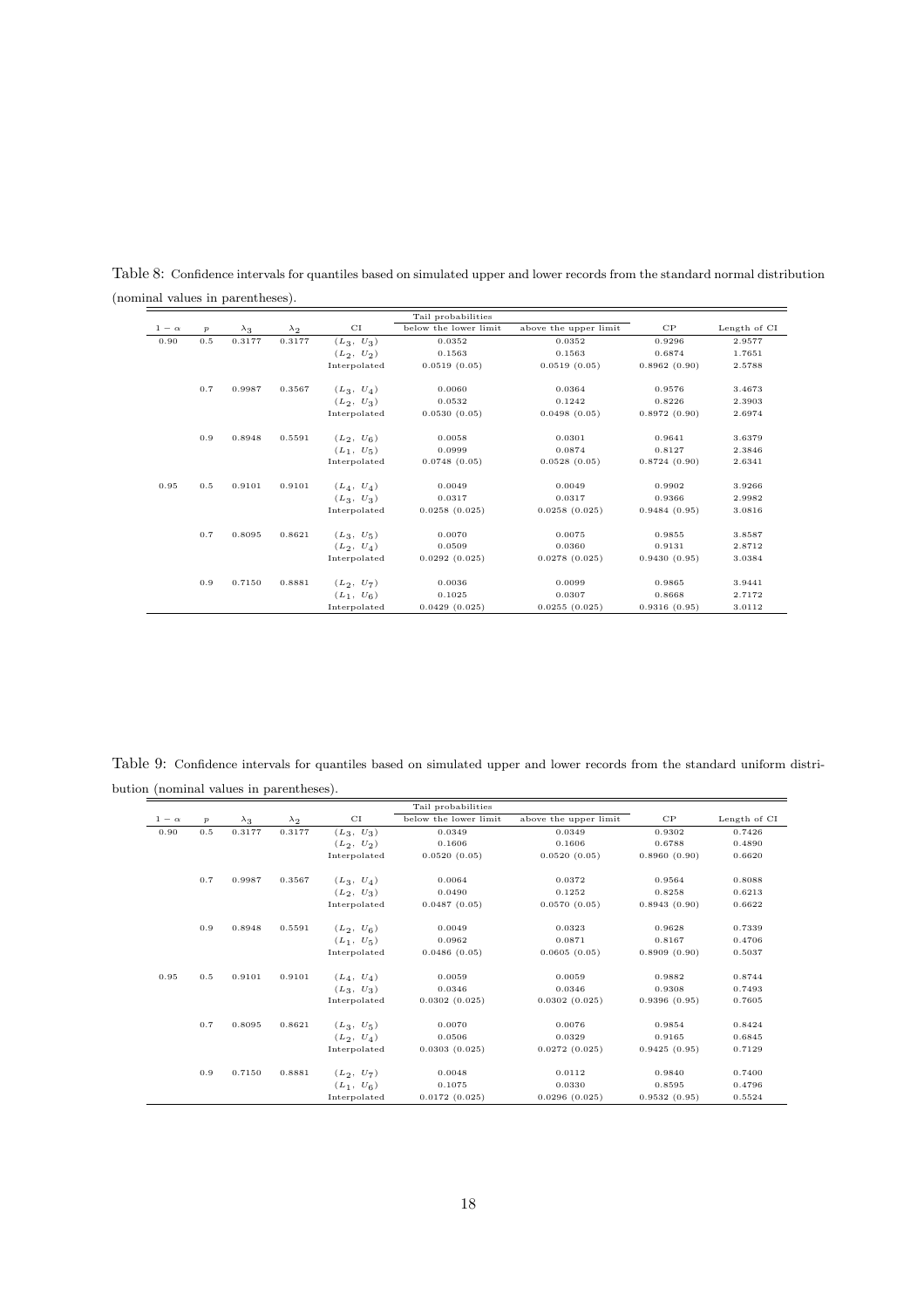|            |                  |             |             |              | Tail probabilities    |                       |              |              |
|------------|------------------|-------------|-------------|--------------|-----------------------|-----------------------|--------------|--------------|
| $1-\alpha$ | $\boldsymbol{p}$ | $\lambda_3$ | $\lambda_2$ | CI           | below the lower limit | above the upper limit | CP           | Length of CI |
| 0.90       | 0.5              | 0.3177      | 0.3177      | $(L_3, U_3)$ | 0.0306                | 0.0306                | 0.9388       | 2.884849     |
|            |                  |             |             | $(L_2, U_2)$ | 0.1472                | 0.1472                | 0.7056       | 1.668257     |
|            |                  |             |             | Interpolated | 0.0547(0.05)          | 0.0413(0.05)          | 0.9040(0.90) | 2.498338     |
|            | 0.7              | 0.9987      | 0.3567      | $(L_3, U_4)$ | 0.0053                | 0.0356                | 0.9591       | 3.82679      |
|            |                  |             |             | $(L_2, U_3)$ | 0.0511                | 0.1245                | 0.8244       | 2.63577      |
|            |                  |             |             | Interpolated | 0.0510(0.05)          | 0.0482(0.05)          | 0.9008(0.90) | 3.271805     |
|            | 0.9              | 0.8948      | 0.5591      | $(L_2, U_6)$ | 0.0061                | 0.0327                | 0.9612       | 5.627995     |
|            |                  |             |             | $(L_1, U_5)$ | 0.1055                | 0.0884                | 0.8061       | 3.974322     |
|            |                  |             |             | Interpolated | 0.0898(0.05)          | 0.0518(0.05)          | 0.8584(0.90) | 4.484135     |
| 0.95       | 0.5              | 0.9101      | 0.9101      | $(L_4, U_4)$ | 0.0052                | 0.0052                | 0.9896       | 3.962896     |
|            |                  |             |             | $(L_3, U_3)$ | 0.0298                | 0.0298                | 0.9404       | 2.86916      |
|            |                  |             |             | Interpolated | 0.0258(0.025)         | 0.0216(0.025)         | 0.9526(0.95) | 2.967487     |
|            | 0.7              | 0.8095      | 0.8621      | $(L_3, U_5)$ | 0.005                 | 0.008                 | 0.9870       | 4.847654     |
|            |                  |             |             | $(L_2, U_4)$ | 0.0483                | 0.0309                | 0.9208       | 3.66581      |
|            |                  |             |             | Interpolated | 0.0344(0.025)         | 0.0230(0.025)         | 0.9426(0.95) | 3.839118     |
|            | 0.9              | 0.7150      | 0.8881      | $(L_2, U_7)$ | 0.0065                | 0.0082                | 0.9853       | 6.679745     |
|            |                  |             |             | $(L_1, U_6)$ | 0.0968                | 0.0282                | 0.8750       | 5.030786     |
|            |                  |             |             | Interpolated | 0.0537(0.025)         | 0.0231(0.025)         | 0.9232(0.95) | 5.326247     |

Table 10: Confidence intervals for quantiles based on simulated upper and lower records from the standard exponential distribution (nominal values in parentheses).

Table 11: Prediction intervals for future upper records based on simulated upper records from the standard normal distribution (nominal values in parentheses).

|              |                |            |            |                 | Tail probabilities    |                       |              |              |
|--------------|----------------|------------|------------|-----------------|-----------------------|-----------------------|--------------|--------------|
| $1 - \alpha$ | i              | $\gamma_1$ | $\gamma_2$ | PI              | below the lower limit | above the upper limit | CP           | Length of PI |
| 0.90         | 6              | 0.9174     | 0.1071     | $(U_1, U_{13})$ | 0.0147                | 0.0507                | 0.9346       | 4.5313       |
|              |                |            |            | $(U_2, U_{12})$ | 0.0627                | 0.0739                | 0.8634       | 3.4011       |
|              |                |            |            | Interpolated    | 0.0531(0.05)          | 0.0526(0.05)          | 0.8943(0.90) | 3.6694       |
|              | $\overline{7}$ | 0.6158     | 0.5463     | $(U_2, U_{15})$ | 0.0348                | 0.0418                | 0.9234       | 4.0398       |
|              |                |            |            | $(U_3, U_{14})$ | 0.0893                | 0.0605                | 0.8502       | 3.2496       |
|              |                |            |            | Interpolated    | 0.0578(0.05)          | 0.0515(0.05)          | 0.8907(0.90) | 3.5670       |
|              | 8              | 0.9470     | 0.1935     | $(U_2, U_{16})$ | 0.0191                | 0.0491                | 0.9318       | 4.2172       |
|              |                |            |            | $(U_3, U_{15})$ | 0.0530                | 0.0699                | 0.8771       | 3.4338       |
|              |                |            |            | Interpolated    | 0.0481(0.05)          | 0.0518(0.05)          | 0.9001(0.90) | 3.6189       |
|              | $\,9$          | 0.6954     | 0.6566     | $(U_3, U_{18})$ | 0.0327                | 0.0389                | 0.9284       | $\infty$     |
|              |                |            |            | $(U_4, U_{17})$ | 0.0721                | 0.0543                | 0.8736       | $\infty$     |
|              |                |            |            | Interpolated    | 0.0544(0.05)          | 0.0479(0.05)          | 0.8977(0.90) | $\infty$     |
|              | 10             | 0.3981     | 0.3797     | $(U_4, U_{19})$ | 0.0443                | 0.0421                | 0.9136       | $\infty$     |
|              |                |            |            | $(U_5, U_{18})$ | 0.0869                | 0.0618                | 0.8513       | $\infty$     |
|              |                |            |            | Interpolated    | 0.0560(0.05)          | 0.0477(0.05)          | 0.8963(0.90) | $\infty$     |
| 0.95         | 6              | 0.6596     | 0.4118     | $(U_1, U_{15})$ | 0.0147                | 0.0208                | 0.9645       | 4.9268       |
|              |                |            |            | $(U_2, U_{14})$ | 0.0624                | 0.0303                | 0.9073       | 3.8350       |
|              |                |            |            | Interpolated    | 0.0332(0.025)         | 0.0244(0.025)         | 0.9424(0.95) | 4.2552       |
|              |                |            |            |                 |                       |                       |              |              |
|              | $\overline{7}$ | 0.8929     | 0.7444     | $(U_1, U_{17})$ | 0.0060                | 0.0169                | 0.9771       | 5.3353       |
|              |                |            |            | $(U_2, U_{16})$ | 0.0318                | 0.0256                | 0.9426       | 4.2480       |
|              |                |            |            | Interpolated    | 0.0240(0.025)         | 0.0225(0.025)         | 0.9535(0.95) | 4.3922       |
|              | 8              | 0.5494     | 0.3523     | $(U_2, U_{18})$ | 0.0190                | 0.0234                | 0.9576       | $\infty$     |
|              |                |            |            | $(U_3, U_{17})$ | 0.0568                | 0.0333                | 0.9099       | $\infty$     |
|              |                |            |            | Interpolated    | 0.0318(0.025)         | 0.0261(0.025)         | 0.9421(0.95) | $\infty$     |
|              | 9              | 0.8621     | 0.7403     | $(U_2, U_{20})$ | 0.0119                | 0.0157                | 0.9724       | $\infty$     |
|              |                |            |            | $(U_3, U_{19})$ | 0.0333                | 0.0258                | 0.9409       | $\infty$     |
|              |                |            |            | Interpolated    | 0.0278(0.025)         | 0.0230(0.025)         | 0.9492(0.95) | $\infty$     |
|              | 10             | 0.5695     | 0.4048     | $(U_3, U_{21})$ | 0.0200                | 0.0235                | 0.9565       | $\infty$     |
|              |                |            |            | $(U_4, U_{20})$ | 0.0474                | 0.0336                | 0.9190       | $\infty$     |
|              |                |            |            | Interpolated    | 0.0305(0.025)         | 0.0263(0.025)         | 0.9432(0.95) | $\infty$     |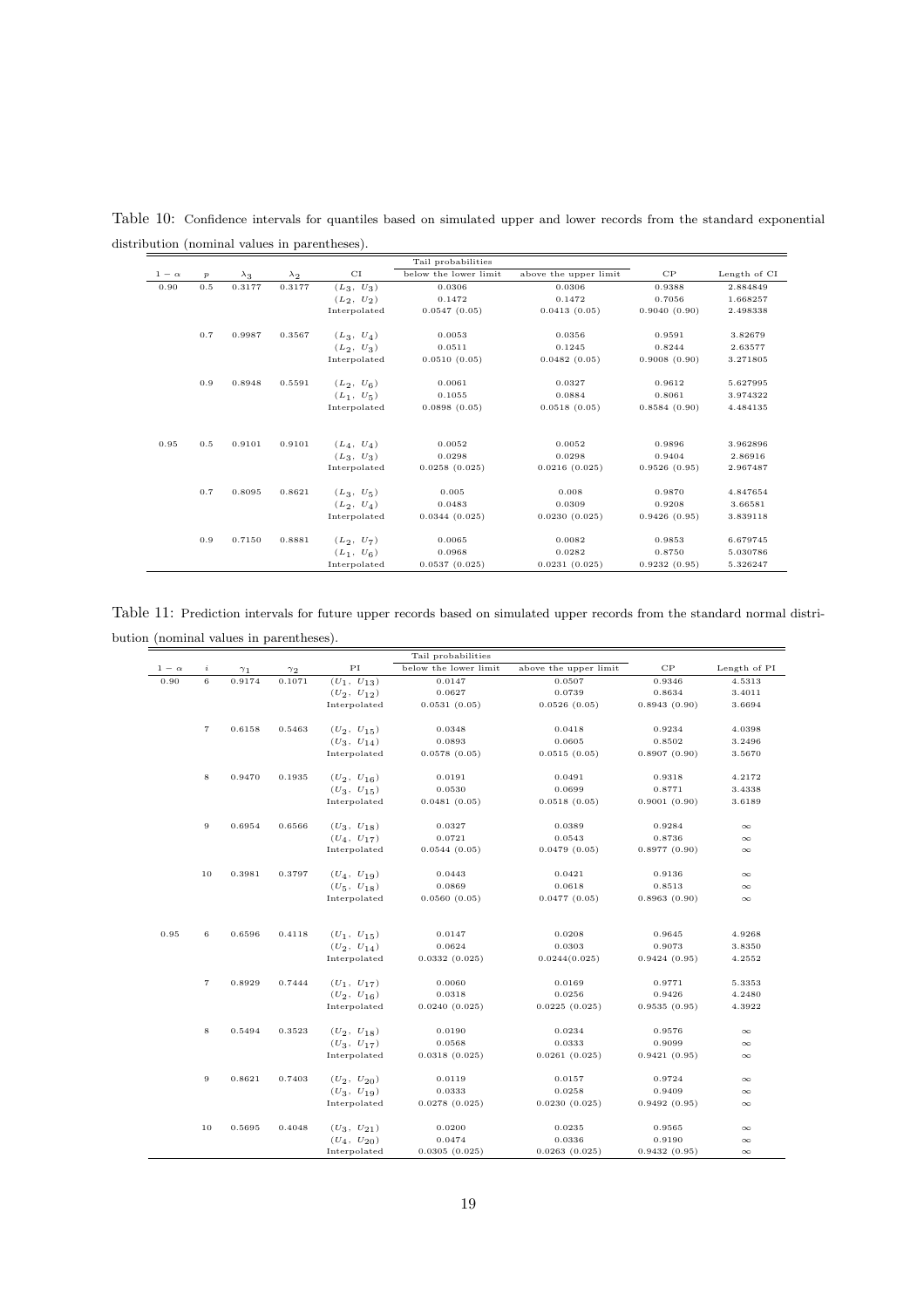Table 12: Prediction intervals for future upper records based on simulated upper records from the standard uniform distribution (nominal values in parentheses).

|            |                   |            |            |                 | Tail probabilities    |                       |              |              |
|------------|-------------------|------------|------------|-----------------|-----------------------|-----------------------|--------------|--------------|
| $1-\alpha$ | $\it i$           | $\gamma_1$ | $\gamma_2$ | PI              | below the lower limit | above the upper limit | CP           | Length of PI |
| 0.90       | 6                 | 0.9174     | 0.1071     | $(U_1, U_{13})$ | 0.0152                | 0.0460                | 0.9388       | 0.4975       |
|            |                   |            |            | $(U_2, U_{12})$ | 0.0611                | 0.0728                | 0.8661       | 0.2512       |
|            |                   |            |            | Interpolated    | 0.0401(0.05)          | 0.0500(0.05)          | 0.9099(0.90) | 0.2717       |
|            |                   |            |            |                 |                       |                       |              |              |
|            | $\scriptstyle{7}$ | 0.6158     | 0.5463     | $(U_2, U_{15})$ | 0.0364                | 0.0441                | 0.9195       | 0.2496       |
|            |                   |            |            | $(U_3, U_{14})$ | 0.0945                | 0.0610                | 0.8445       | 0.1232       |
|            |                   |            |            | Interpolated    | 0.0506(0.05)          | 0.0540(0.05)          | 0.8954(0.90) | 0.1718       |
|            |                   |            |            |                 |                       |                       |              |              |
|            | 8                 | 0.9470     | 0.1935     | $(U_2, U_{16})$ | 0.0192                | 0.0499                | 0.9309       | 0.2536       |
|            |                   |            |            | $(U_3, U_{15})$ | 0.0570                | 0.0707                | 0.8723       | 0.1275       |
|            |                   |            |            | Interpolated    | 0.0440(0.05)          | 0.0557(0.05)          | 0.9003(0.90) | 0.1342       |
|            |                   |            |            |                 |                       |                       |              |              |
|            | $\overline{9}$    | 0.6954     | 0.6566     | $(U_3, U_{18})$ | 0.0346                | 0.0369                | 0.9285       | 0.1245       |
|            |                   |            |            | $(U_4, U_{17})$ | 0.0766                | 0.0531                | 0.8703       | 0.0622       |
|            |                   |            |            | Interpolated    | 0.0482(0.05)          | 0.0490(0.05)          | 0.9028(0.90) | 0.0811       |
|            |                   |            |            |                 |                       |                       |              |              |
|            | 10                | 0.3981     | 0.3797     | $(U_4, U_{19})$ | 0.0461                | 0.0465                | 0.9074       | 0.0628       |
|            |                   |            |            | $(U_5, U_{18})$ | 0.0914                | 0.0661                | 0.8425       | 0.0313       |
|            |                   |            |            | Interpolated    | 0.0525(0.05)          | 0.0567(0.05)          | 0.8908(0.90) | 0.0503       |
|            |                   |            |            |                 |                       |                       |              |              |
| 0.95       | 6                 | 0.6596     | 0.4118     | $(U_1, U_{15})$ | 0.0169                | 0.0226                | 0.9605       | 0.5015       |
|            |                   |            |            | $(U_2, U_{14})$ | 0.0645                | 0.0330                | 0.9025       | 0.2501       |
|            |                   |            |            | Interpolated    | 0.0265(0.025)         | 0.0269(0.025)         | 0.9466(0.95) | 0.3357       |
|            |                   |            |            |                 |                       |                       |              |              |
|            | $\overline{7}$    | 0.8929     | 0.7444     | $(U_1, U_{17})$ | 0.0079                | 0.0185                | 0.9736       | 0.4991       |
|            |                   |            |            | $(U_2, U_{16})$ | 0.0378                | 0.0271                | 0.9351       | 0.2496       |
|            |                   |            |            | Interpolated    | 0.0202(0.025)         | 0.0256(0.025)         | 0.9542(0.95) | 0.2764       |
|            |                   |            |            |                 |                       |                       |              |              |
|            | 8                 | 0.5494     | 0.3523     | $(U_2, U_{18})$ | 0.0191                | 0.0219                | 0.9590       | 0.2482       |
|            |                   |            |            | $(U_3, U_{17})$ | 0.0518                | 0.0328                | 0.9154       | 0.1240       |
|            |                   |            |            | Interpolated    | 0.0258(0.025)         | 0.0268(0.025)         | 0.9474(0.95) | 0.1800       |
|            |                   |            |            |                 |                       |                       |              |              |
|            | 9                 | 0.8621     | 0.7403     | $(U_2, U_{20})$ | 0.0111                | 0.0172                | 0.9717       | 0.2478       |
|            |                   |            |            | $(U_3, U_{19})$ | 0.0336                | 0.0264                | 0.9400       | 0.1248       |
|            |                   |            |            | Interpolated    | 0.0208(0.025)         | 0.0246(0.025)         | 0.9546(0.95) | 0.1418       |
|            |                   |            |            |                 |                       |                       |              |              |
|            | 10                | 0.5695     | 0.4048     | $(U_3, U_{21})$ | 0.0186                | 0.0221                | 0.9593       | 0.1260       |
|            |                   |            |            | $(U_4, U_{20})$ | 0.0440                | 0.0299                | 0.9261       | 0.0633       |
|            |                   |            |            | Interpolated    | 0.0245(0.025)         | 0.0255(0.025)         | 0.9500(0.95) | 0.0903       |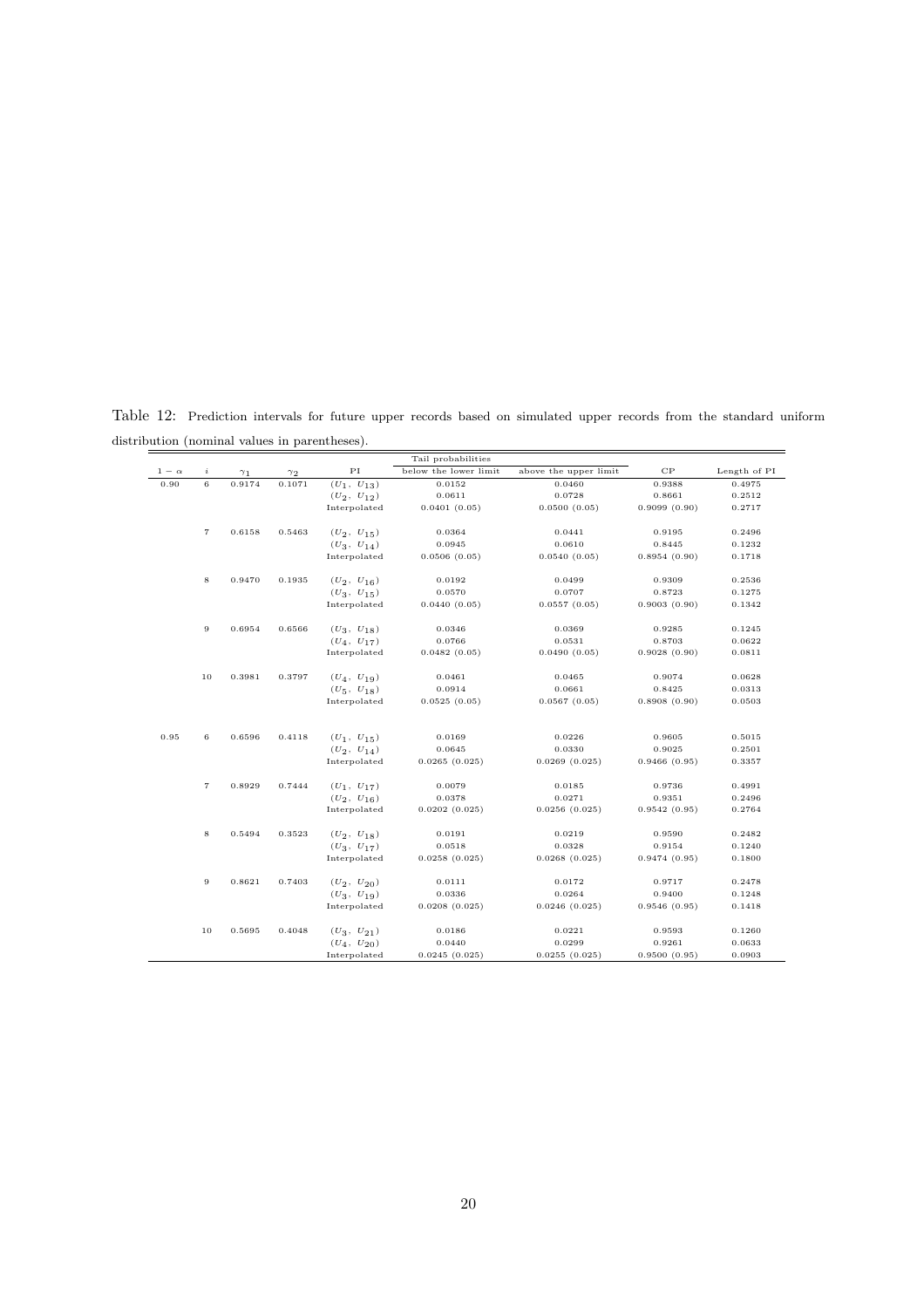Table 13: Prediction intervals for future upper records based on simulated upper records from the standard exponential distribution (nominal values in parentheses).

|              |                   |            |            |                                 | Tail probabilities    |                       |              |              |
|--------------|-------------------|------------|------------|---------------------------------|-----------------------|-----------------------|--------------|--------------|
| $1 - \alpha$ | i                 | $\gamma_1$ | $\gamma_2$ | ΡI                              | below the lower limit | above the upper limit | CP           | Length of PI |
| 0.90         | 6                 | 0.9174     | 0.1071     | $(U_1, U_{13})$                 | 0.0166                | 0.0495                | 0.9339       | 11.97769     |
|              |                   |            |            | $(U_2, U_{12})$                 | 0.0645                | 0.0732                | 0.8623       | 9.975046     |
|              |                   |            |            | Interpolated                    | 0.0584(0.05)          | 0.0505(0.05)          | 0.8911(0.90) | 10.94984     |
|              |                   |            |            |                                 |                       |                       |              |              |
|              | $\scriptstyle{7}$ | 0.6158     | 0.5463     | $(U_2, U_{15})$                 | 0.0370                | 0.0373                | 0.9257       | 13.02129     |
|              |                   |            |            | $(U_3, U_{14})$                 | 0.0928                | 0.0561                | 0.8511       | 11.03152     |
|              |                   |            |            | Interpolated                    | 0.0643(0.05)          | 0.0462(0.05)          | 0.8895(0.90) | 11.8646      |
|              |                   |            |            |                                 |                       |                       |              |              |
|              | $\bf8$            | 0.9470     | 0.1935     | $(U_2, U_{16})$                 | 0.0218                | 0.0458                | 0.9324       | 13.96929     |
|              |                   |            |            | $(U_3, U_{15})$                 | 0.0570                | 0.0648                | 0.8782       | 11.95173     |
|              |                   |            |            | Interpolated                    | 0.0544(0.05)          | 0.0489(0.05)          | 0.8967(0.90) | 12.81332     |
|              |                   |            |            |                                 |                       |                       |              |              |
|              | 9                 | 0.6954     | 0.6566     | $(U_3, U_{18})$                 | 0.0319                | 0.0398                | 0.9283       | 15.0086      |
|              |                   |            |            | $(U_4, U_{17})$                 | 0.0725                | 0.0580                | 0.8695       | 13.0096      |
|              |                   |            |            | Interpolated                    | 0.0562(0.05)          | 0.0487(0.05)          | 0.8951(0.90) | 13.6572      |
|              |                   |            |            |                                 |                       |                       |              |              |
|              | 10                | 0.3981     | 0.3797     | $(U_4, U_{19})$                 | 0.0479                | 0.0458                | 0.9063       | $\infty$     |
|              |                   |            |            | $(U_5, U_{18})$                 | 0.0900                | 0.0648                | 0.8452       | $\infty$     |
|              |                   |            |            | Interpolated                    | 0.0598(0.05)          | 0.0522(0.05)          | 0.8880(0.90) | $\infty$     |
|              |                   |            |            |                                 |                       |                       |              |              |
|              |                   |            |            |                                 |                       |                       |              |              |
| 0.95         | $\,$ 6            | 0.6596     | 0.4118     | $(U_1, U_{15})$                 | 0.0156                | 0.0215                | 0.9629       | 14.04339     |
|              |                   |            |            | $(U_2, U_{14})$<br>Interpolated | 0.0617                | 0.0333                | 0.9050       | 12.03782     |
|              |                   |            |            |                                 | 0.0378(0.025)         | 0.0256(0.025)         | 0.9366(0.95) | 12.96966     |
|              | $\overline{7}$    | 0.8929     | 0.7444     | $(U_1, U_{17})$                 | 0.0087                | 0.0177                | 0.9736       | 15.97693     |
|              |                   |            |            | $(U_2, U_{16})$                 | 0.0359                | 0.0271                | 0.9370       | 13.99326     |
|              |                   |            |            | Interpolated                    | 0.0308(0.025)         | 0.0237(0.025)         | 0.9455(0.95) | 14.35305     |
|              |                   |            |            |                                 |                       |                       |              |              |
|              | 8                 | 0.5494     | 0.3523     | $(U_2, U_{18})$                 | 0.0194                | 0.0207                | 0.9599       | $\infty$     |
|              |                   |            |            | $(U_3, U_{17})$                 | 0.0543                | 0.0313                | 0.9144       | 13.96848     |
|              |                   |            |            | Interpolated                    | 0.0327(0.025)         | 0.0230(0.025)         | 0.9443(0.95) | $\infty$     |
|              |                   |            |            |                                 |                       |                       |              |              |
|              | 9                 | 0.8621     | 0.7403     | $(U_2, U_{20})$                 | 0.0111                | 0.0153                | 0.9736       | $\infty$     |
|              |                   |            |            | $(U_3, U_{19})$                 | 0.0336                | 0.0237                | 0.9427       | $\infty$     |
|              |                   |            |            | Interpolated                    | 0.0282(0.025)         | 0.0210(0.025)         | 0.9508(0.95) | $\infty$     |
|              |                   |            |            |                                 |                       |                       |              |              |
|              | 10                | 0.5695     | 0.4048     | $(U_3, U_{21})$                 | 0.0180                | 0.0224                | 0.9596       | $\infty$     |
|              |                   |            |            | $(U_4, U_{20})$                 | 0.0445                | 0.0326                | 0.9229       | $\infty$     |
|              |                   |            |            | Interpolated                    | 0.0270(0.025)         | 0.0258(0.025)         | 0.9472(0.95) | $\infty$     |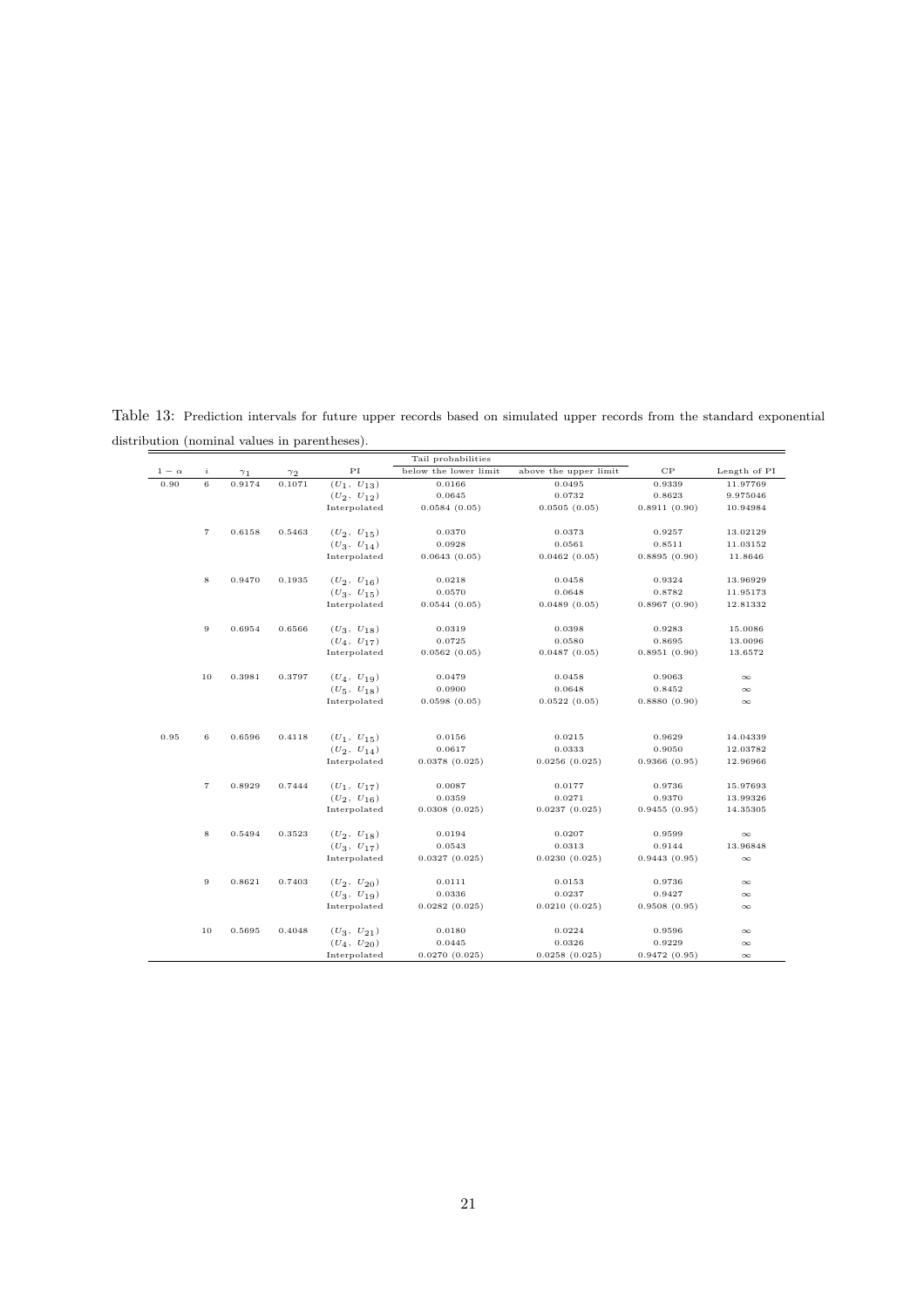Also, this method can be useful for deriving prediction and confidence intervals based on other ordered data, such as censored data.

# **Acknowledgements**

The authors are grateful to the two anonymous referees for making many helpful comments and suggestions on an earlier version of this paper.

## **References**

- 1. Ahmadi, J. and Arghami, N. R. (2003). Nonparametric confidence and tolerance intervals from record values data, *Statistical Papers*, **44**, 455–468.
- 2. Arnold, B. C., Balakrishnan, N. and Nagaraja, H. N. (1998). *Records*. John Wiley and Sons, New York.
- 3. Arnold, B. C., Balakrishnan, N. and Nagaraja, H. N. (2008). *A First Course in Order Statistics*, Unabridged republication of the 1992 original. Classics in Applied Mathematics, No. 54, Society for Industrial and Applied Mathematics (SIAM), Philadelphia, Pennsylvania.
- 4. Beran, R. and Hall, P. (1993). Interpolated nonparametric prediction intervals and confidence intervals, *Journal of the Royal Statistical Society*, Series B, **55**, 643–652.
- 5. David, H. A. and Nagaraja, H. N. (2003). *Order Statistics*, Third edition, John Wiley & Sons, Hoboken, New Jersey.
- 6. Gulati, S. and Padgett, W. J. (2003). *Parametric and Nonparametric Inference from Record-Breaking Data. In: Lecture Notes in Statistics*, vol **172**. Springer-Verlag, New York.
- 7. Hahn, G. J. (1969). Factors for calculating two-Sided prediction intervals for samples from a normal distribution, *Journal of the American Statistical Association*, **64**, 878–888.
- 8. Hahn, G. J. (1970). Statistical intervals for a normal population, Part II. Formulas, Assumptions, Some Derivations, *Journal of Quality Technology*, **2**, 195–206.
- 9. Hahn, G. J. and Nelson, W. (1973). A survey of prediction intervals and their applications, *Journal of Quality Technology*, **5**, 178–188.
- 10. Hall, I. J., Prairie, R. R. and Motlagh, C. K. (1975). Non-parametric prediction intervals, *Journal of Quality Technology*, **7**, 109–114.
- 11. Hettmansperger, T. P. and Sheather, S. J. (1986). Confidence intervals based on interpolated order statistics, *Statistics & Probability Letters*, **4**, 75–79.
- 12. Hutson, A. (1999). Calculating nonparametric confidence intervals for quantiles using fractional order statistics, *Journal of Applied Statistics*, **26**, 343–353.